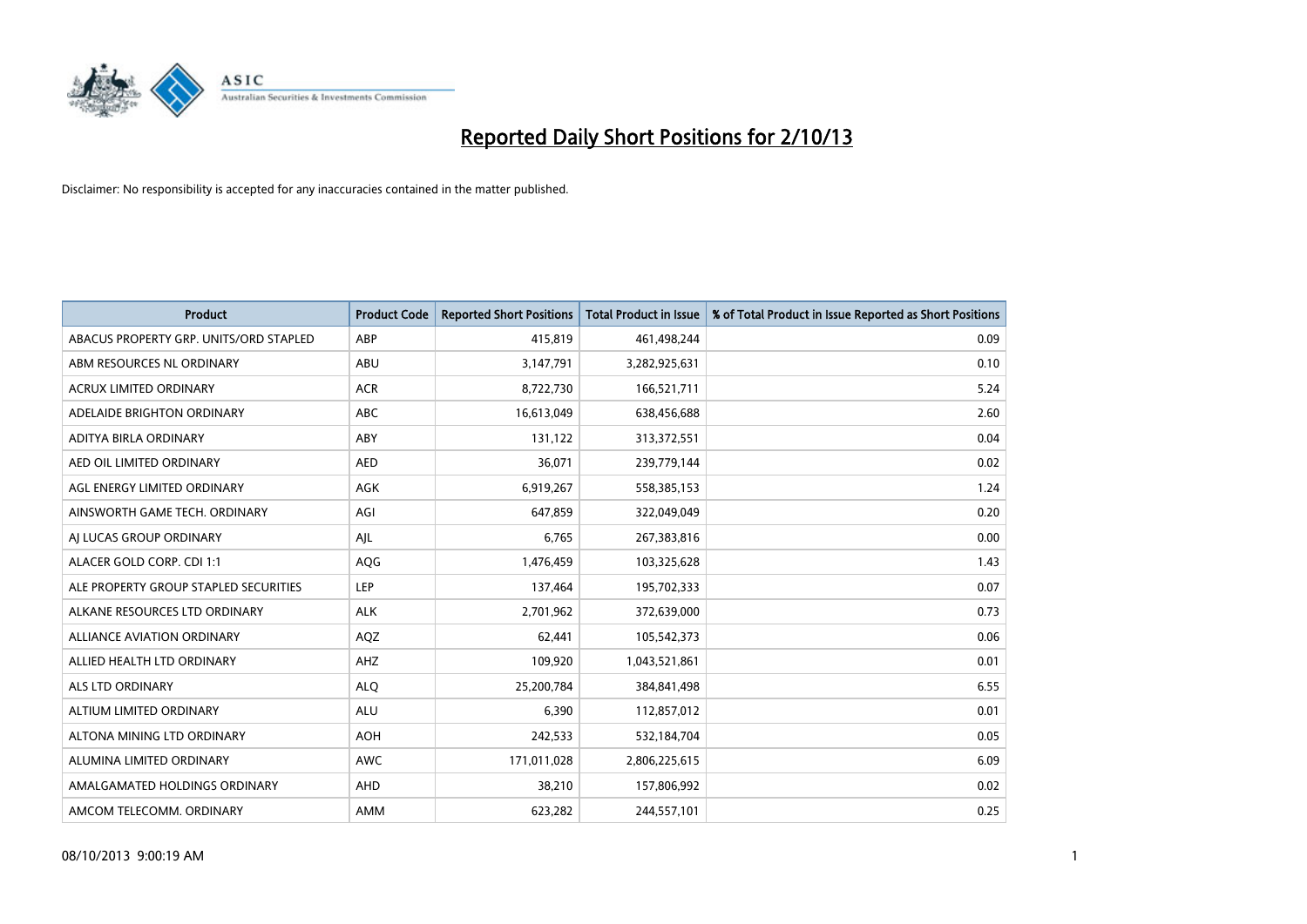

| <b>Product</b>                            | <b>Product Code</b> | <b>Reported Short Positions</b> | <b>Total Product in Issue</b> | % of Total Product in Issue Reported as Short Positions |
|-------------------------------------------|---------------------|---------------------------------|-------------------------------|---------------------------------------------------------|
| AMCOR LIMITED ORDINARY                    | AMC                 | 3,719,086                       | 1,206,684,923                 | 0.31                                                    |
| AMP LIMITED ORDINARY                      | AMP                 | 16,331,099                      | 2,944,564,649                 | 0.55                                                    |
| AMPELLA MINING ORDINARY                   | AMX                 | 365,381                         | 248,000,493                   | 0.15                                                    |
| ANGLOGOLD ASHANTI CDI 5:1                 | AGG                 | $\mathbf{1}$                    | 89,207,765                    | 0.00                                                    |
| ANSELL LIMITED ORDINARY                   | <b>ANN</b>          | 8,795,651                       | 130,617,963                   | 6.73                                                    |
| ANTARES ENERGY LTD ORDINARY               | AZZ                 | 290,043                         | 255,000,000                   | 0.11                                                    |
| ANZ BANKING GRP LTD ORDINARY              | ANZ                 | 8,951,744                       | 2,743,655,310                 | 0.33                                                    |
| APA GROUP STAPLED SECURITIES              | <b>APA</b>          | 10,228,962                      | 835,750,807                   | 1.22                                                    |
| APN NEWS & MEDIA ORDINARY                 | <b>APN</b>          | 16,259,032                      | 661,526,586                   | 2.46                                                    |
| AOUARIUS PLATINUM. ORDINARY               | <b>AOP</b>          | 6,588,575                       | 486,851,336                   | 1.35                                                    |
| AQUILA RESOURCES ORDINARY                 | <b>AQA</b>          | 14,604,934                      | 411,804,442                   | 3.55                                                    |
| ARAFURA RESOURCE LTD ORDINARY             | ARU                 | 8,367                           | 441,270,644                   | 0.00                                                    |
| ARB CORPORATION ORDINARY                  | ARP                 | 900,222                         | 72,481,302                    | 1.24                                                    |
| ARDENT LEISURE GROUP STAPLED SECURITIES   | AAD                 | 2,993,200                       | 404,994,420                   | 0.74                                                    |
| ARISTOCRAT LEISURE ORDINARY               | ALL                 | 7,734,370                       | 551,418,047                   | 1.40                                                    |
| ARRIUM LTD ORDINARY                       | ARI                 | 31,123,149                      | 1,355,433,903                 | 2.30                                                    |
| ASCIANO LIMITED ORDINARY                  | <b>AIO</b>          | 14,537,131                      | 975,385,664                   | 1.49                                                    |
| ASG GROUP LIMITED ORDINARY                | ASZ                 | 1,463,788                       | 206,720,839                   | 0.71                                                    |
| ASPEN GROUP ORD/UNITS STAPLED             | APZ                 | 393,422                         | 1,198,480,019                 | 0.03                                                    |
| ASTRO JAP PROP GROUP STAPLED US PROHIBIT. | AJA                 | 21,776                          | 67,211,752                    | 0.03                                                    |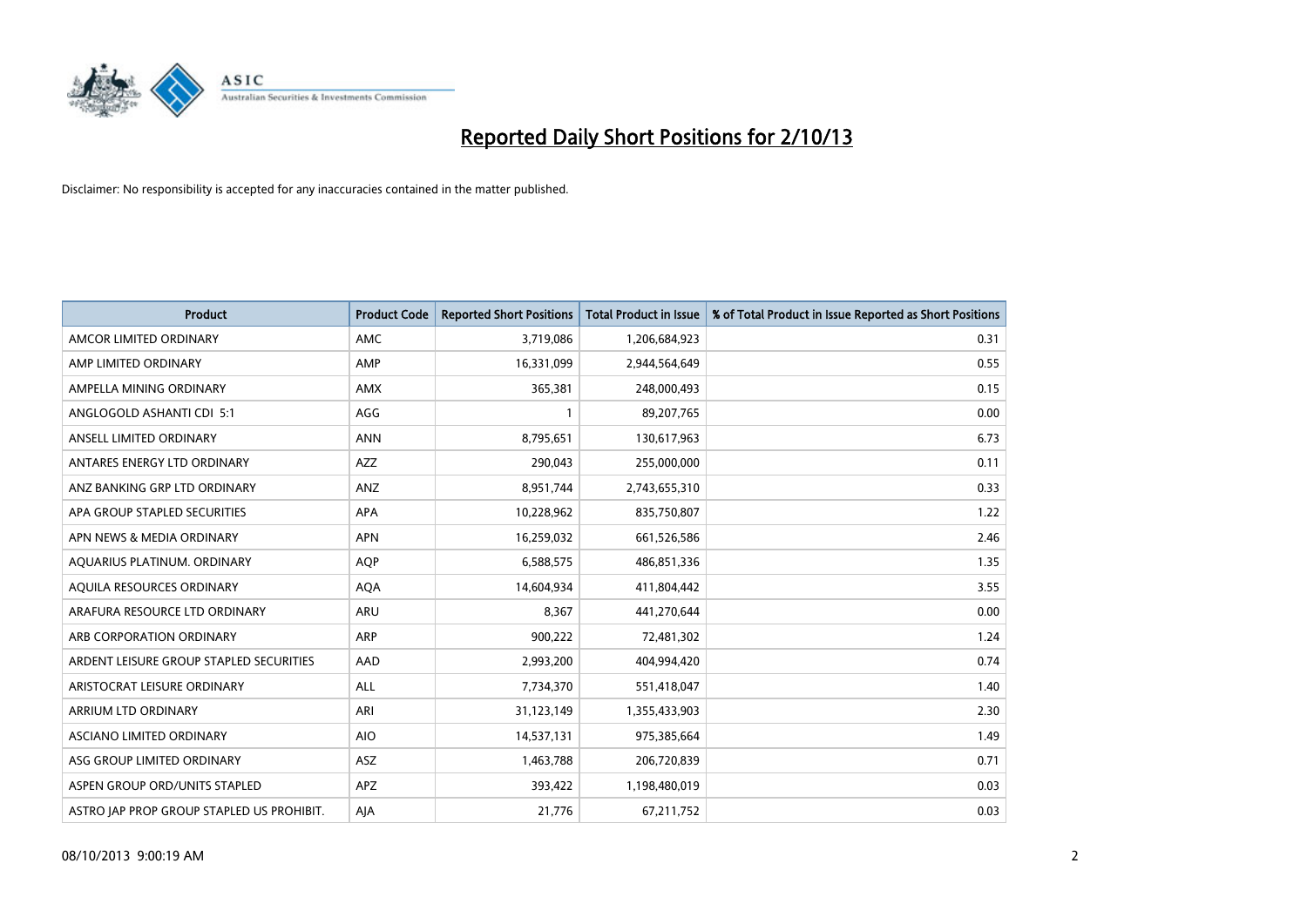

| <b>Product</b>                       | <b>Product Code</b> | <b>Reported Short Positions</b> | <b>Total Product in Issue</b> | % of Total Product in Issue Reported as Short Positions |
|--------------------------------------|---------------------|---------------------------------|-------------------------------|---------------------------------------------------------|
| ASX LIMITED ORDINARY                 | ASX                 | 2,314,609                       | 193,595,162                   | 1.20                                                    |
| ATLAS IRON LIMITED ORDINARY          | <b>AGO</b>          | 44,905,856                      | 915,416,159                   | 4.91                                                    |
| ATRUM COAL NL ORDINARY               | <b>ATU</b>          | 15,167                          | 62,806,250                    | 0.02                                                    |
| AUCKLAND INTERNATION ORDINARY        | <b>AIA</b>          | 119,648                         | 1,322,564,489                 | 0.01                                                    |
| AURIZON HOLDINGS LTD ORDINARY        | AZJ                 | 2,702,480                       | 2,137,284,503                 | 0.13                                                    |
| <b>AURORA OIL &amp; GAS ORDINARY</b> | AUT                 | 7,651,040                       | 448,785,778                   | 1.70                                                    |
| AUSDRILL LIMITED ORDINARY            | ASL                 | 14,623,968                      | 312,277,224                   | 4.68                                                    |
| AUSENCO LIMITED ORDINARY             | AAX                 | 1,162,273                       | 123,527,574                   | 0.94                                                    |
| AUST VINTAGE LTD ORDINARY            | <b>AVG</b>          | 475,000                         | 194,532,692                   | 0.24                                                    |
| <b>AUSTAL LIMITED ORDINARY</b>       | ASB                 | 685,599                         | 346,007,639                   | 0.20                                                    |
| AUSTBROKERS HOLDINGS ORDINARY        | <b>AUB</b>          | 33,478                          | 58,271,735                    | 0.06                                                    |
| AUSTIN ENGINEERING ORDINARY          | ANG                 | 290,099                         | 73,164,403                    | 0.40                                                    |
| AUSTRALAND PROPERTY STAPLED SECURITY | <b>ALZ</b>          | 1,171,130                       | 578,324,670                   | 0.20                                                    |
| AUSTRALIAN AGRICULT, ORDINARY        | AAC                 | 3,596,876                       | 413,909,874                   | 0.87                                                    |
| AUSTRALIAN INFR LTD ORDINARY         | <b>AIX</b>          | 474,053                         | 620,733,944                   | 0.08                                                    |
| AUSTRALIAN PHARM. ORDINARY           | API                 | 913,772                         | 488,115,883                   | 0.19                                                    |
| AUTOMOTIVE HOLDINGS ORDINARY         | AHE                 | 194,534                         | 260,579,682                   | 0.07                                                    |
| AVANCO RESOURCES LTD ORDINARY        | AVB                 | 41,148                          | 1,113,993,968                 | 0.00                                                    |
| AVIENNINGS LIMITED ORDINARY          | <b>AVI</b>          | 69,999                          | 384,423,851                   | 0.02                                                    |
| AWE LIMITED ORDINARY                 | <b>AWE</b>          | 855,324                         | 522,116,985                   | 0.16                                                    |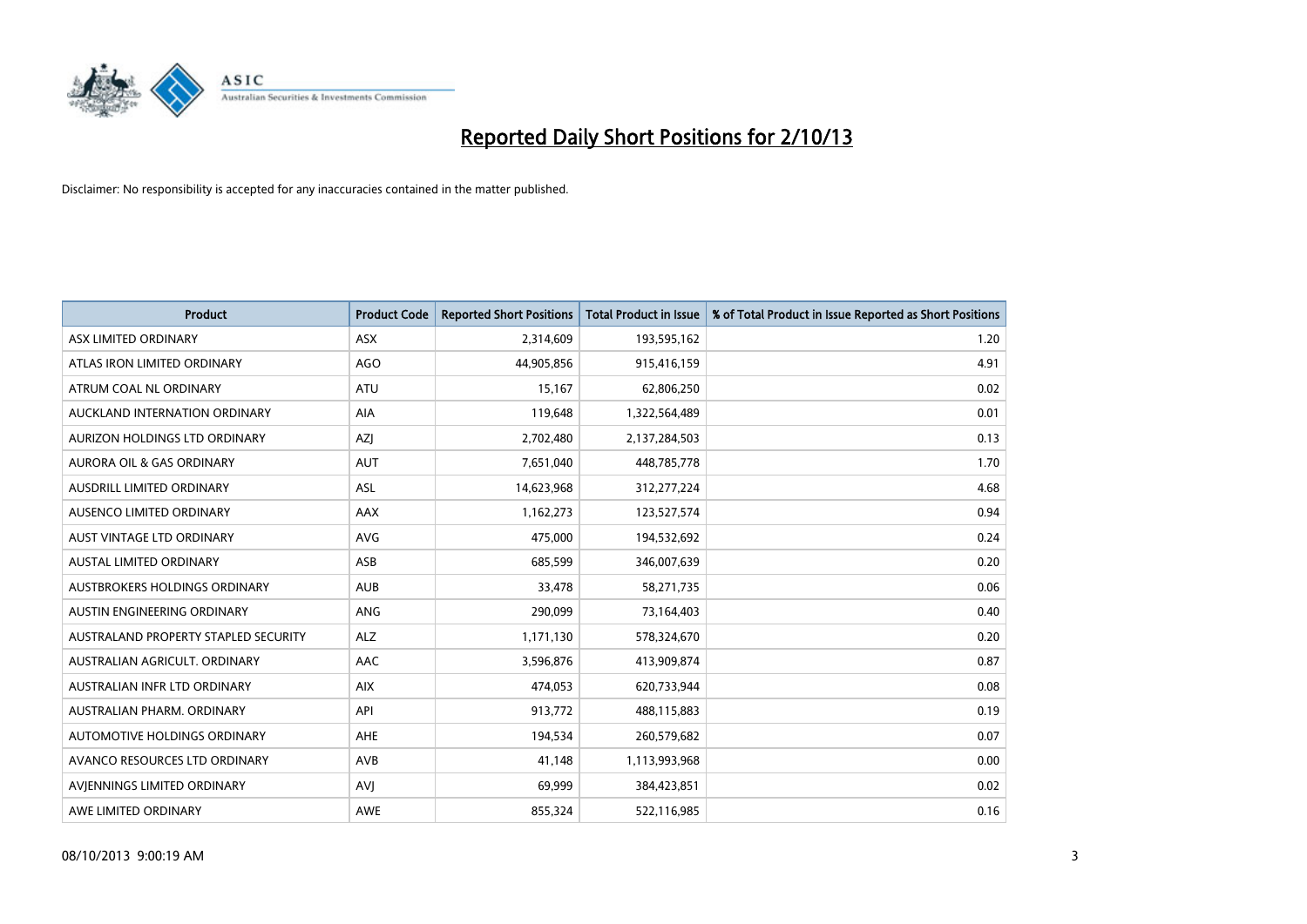

| <b>Product</b>                                | <b>Product Code</b> | <b>Reported Short Positions</b> | <b>Total Product in Issue</b> | % of Total Product in Issue Reported as Short Positions |
|-----------------------------------------------|---------------------|---------------------------------|-------------------------------|---------------------------------------------------------|
| <b>BANDANNA ENERGY ORDINARY</b>               | <b>BND</b>          | 18,692,278                      | 528,481,199                   | 3.54                                                    |
| BANK OF QUEENSLAND. ORDINARY                  | <b>BOO</b>          | 6,610,081                       | 319,809,993                   | 2.07                                                    |
| <b>BASE RES LIMITED ORDINARY</b>              | <b>BSE</b>          | 4,679,236                       | 561,840,029                   | 0.83                                                    |
| BATHURST RES NZ LTD ORDINARY                  | <b>BRL</b>          | 20,538,131                      | 810,635,097                   | 2.53                                                    |
| <b>BC IRON LIMITED ORDINARY</b>               | <b>BCI</b>          | 27,586                          | 123,628,630                   | 0.02                                                    |
| BEACH ENERGY LIMITED ORDINARY                 | <b>BPT</b>          | 22,113,485                      | 1,277,533,962                 | 1.73                                                    |
| BEADELL RESOURCE LTD ORDINARY                 | <b>BDR</b>          | 48,752,602                      | 788,277,280                   | 6.18                                                    |
| BEGA CHEESE LTD ORDINARY                      | <b>BGA</b>          | 339,146                         | 151,866,050                   | 0.22                                                    |
| BENDIGO AND ADELAIDE ORDINARY                 | <b>BEN</b>          | 11,833,439                      | 409,594,371                   | 2.89                                                    |
| BERKELEY RESOURCES ORDINARY                   | <b>BKY</b>          | 707,298                         | 179,393,323                   | 0.39                                                    |
| BHP BILLITON LIMITED ORDINARY                 | <b>BHP</b>          | 6,313,730                       | 3,211,691,105                 | 0.20                                                    |
| <b>BILLABONG ORDINARY</b>                     | <b>BBG</b>          | 18,798,840                      | 478,944,292                   | 3.93                                                    |
| <b>BIONOMICS LIMITED ORDINARY</b>             | <b>BNO</b>          | 85,624                          | 411,765,250                   | 0.02                                                    |
| <b>BLACKMORES LIMITED ORDINARY</b>            | <b>BKL</b>          | 5,935                           | 16,973,764                    | 0.03                                                    |
| <b>BLACKTHORN RESOURCES ORD US PROHIBITED</b> | <b>BTR</b>          | 525,801                         | 164,285,950                   | 0.32                                                    |
| BLUESCOPE STEEL LTD ORDINARY                  | <b>BSL</b>          | 7,607,461                       | 558,733,728                   | 1.36                                                    |
| <b>BOART LONGYEAR ORDINARY</b>                | <b>BLY</b>          | 44,400,932                      | 461,163,412                   | 9.63                                                    |
| <b>BOOM LOGISTICS ORDINARY</b>                | <b>BOL</b>          | 99,999                          | 470,598,576                   | 0.02                                                    |
| <b>BORAL LIMITED, ORDINARY</b>                | <b>BLD</b>          | 59,434,484                      | 778,739,826                   | 7.63                                                    |
| <b>BRADKEN LIMITED ORDINARY</b>               | <b>BKN</b>          | 14,697,235                      | 169,240,662                   | 8.68                                                    |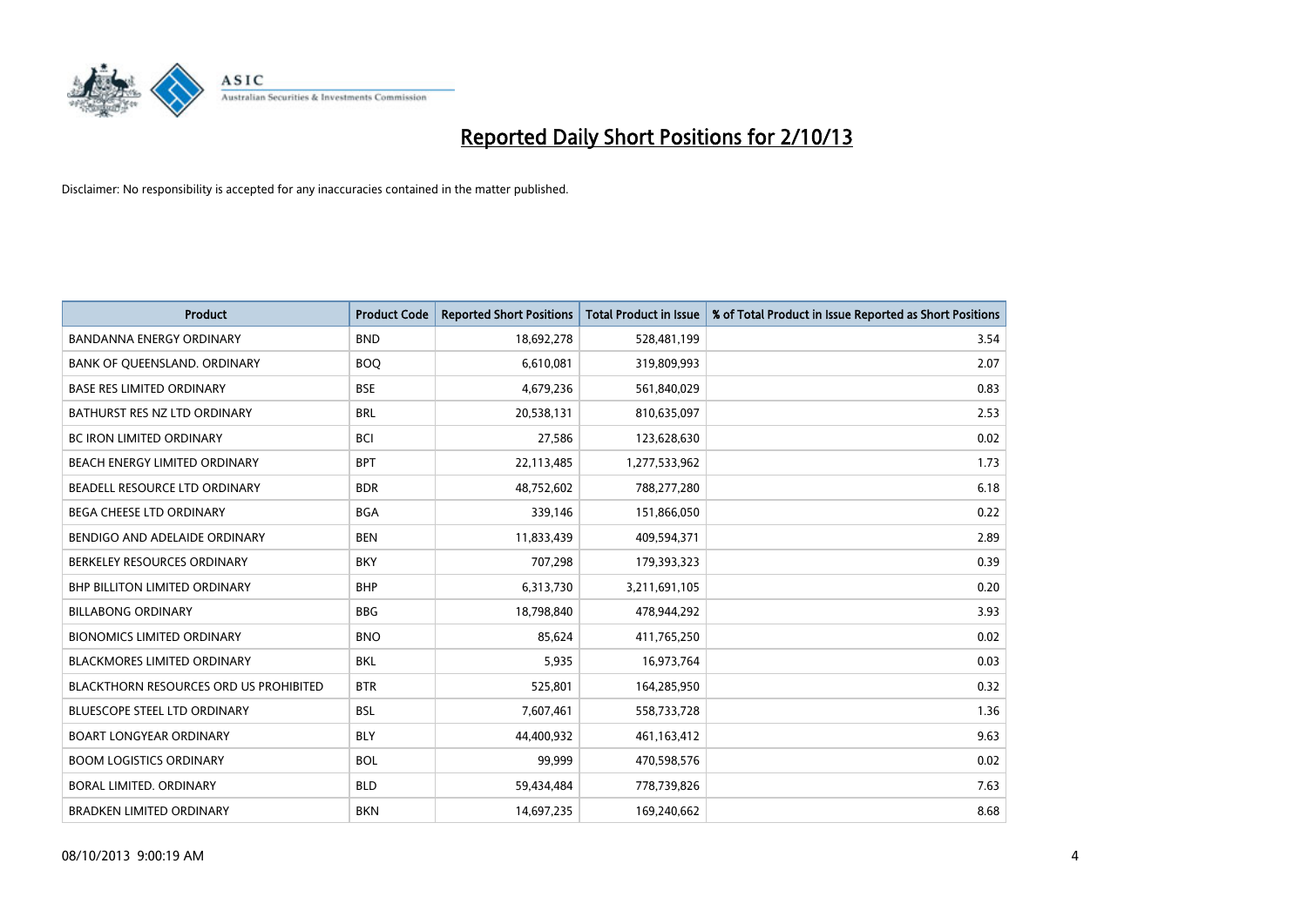

| <b>Product</b>                        | <b>Product Code</b> | <b>Reported Short Positions</b> | <b>Total Product in Issue</b> | % of Total Product in Issue Reported as Short Positions |
|---------------------------------------|---------------------|---------------------------------|-------------------------------|---------------------------------------------------------|
| <b>BRAMBLES LIMITED ORDINARY</b>      | <b>BXB</b>          | 2,539,445                       | 1,558,738,121                 | 0.16                                                    |
| BREVILLE GROUP LTD ORDINARY           | <b>BRG</b>          | 3,382,993                       | 130,095,322                   | 2.60                                                    |
| <b>BRICKWORKS LIMITED ORDINARY</b>    | <b>BKW</b>          | 95,107                          | 148,038,996                   | 0.06                                                    |
| <b>BROCKMAN MINING LTD ORDINARY</b>   | <b>BCK</b>          | 182,026                         | 7,894,482,131                 | 0.00                                                    |
| <b>BUCCANEER ENERGY LTD ORDINARY</b>  | <b>BCC</b>          | 91,557                          | 2,398,671,956                 | 0.00                                                    |
| <b>BURU ENERGY ORDINARY</b>           | <b>BRU</b>          | 11,979,369                      | 298,365,707                   | 4.01                                                    |
| <b>BWP TRUST ORDINARY UNITS</b>       | <b>BWP</b>          | 6,938,441                       | 627,165,919                   | 1.11                                                    |
| <b>CABCHARGE AUSTRALIA ORDINARY</b>   | CAB                 | 13,465,224                      | 120,430,683                   | 11.18                                                   |
| CALTEX AUSTRALIA ORDINARY             | <b>CTX</b>          | 1,706,231                       | 270,000,000                   | 0.63                                                    |
| CAPE LAMBERT RES LTD ORDINARY         | <b>CFE</b>          | 19,764                          | 676,191,942                   | 0.00                                                    |
| CAPITOL HEALTH ORDINARY               | CAJ                 | 89,200                          | 430,432,121                   | 0.02                                                    |
| CARABELLA RES LTD ORDINARY            | <b>CLR</b>          | 100,000                         | 152,361,547                   | 0.07                                                    |
| <b>CARBON ENERGY ORDINARY</b>         | <b>CNX</b>          | 6,799                           | 975,168,303                   | 0.00                                                    |
| <b>CARDNO LIMITED ORDINARY</b>        | CDD                 | 8,998,581                       | 144,126,327                   | 6.24                                                    |
| CARNARVON PETROLEUM ORDINARY          | <b>CVN</b>          | 39,246                          | 934,109,501                   | 0.00                                                    |
| CARSALES.COM LTD ORDINARY             | <b>CRZ</b>          | 2,316,125                       | 237,513,965                   | 0.98                                                    |
| <b>CASH CONVERTERS ORDINARY</b>       | CCV                 | 4,800,678                       | 425,619,099                   | 1.13                                                    |
| CEDAR WOODS PROP. ORDINARY            | <b>CWP</b>          | 237,050                         | 73,359,551                    | 0.32                                                    |
| CELSIUS COAL LTD ORDINARY             | <b>CLA</b>          | 518,066                         | 1,989,976,397                 | 0.03                                                    |
| CENTRAL PETROLEUM DEFERRED SETTLEMENT | <b>CTPDA</b>        | 229,463                         | 309,215,769                   | 0.07                                                    |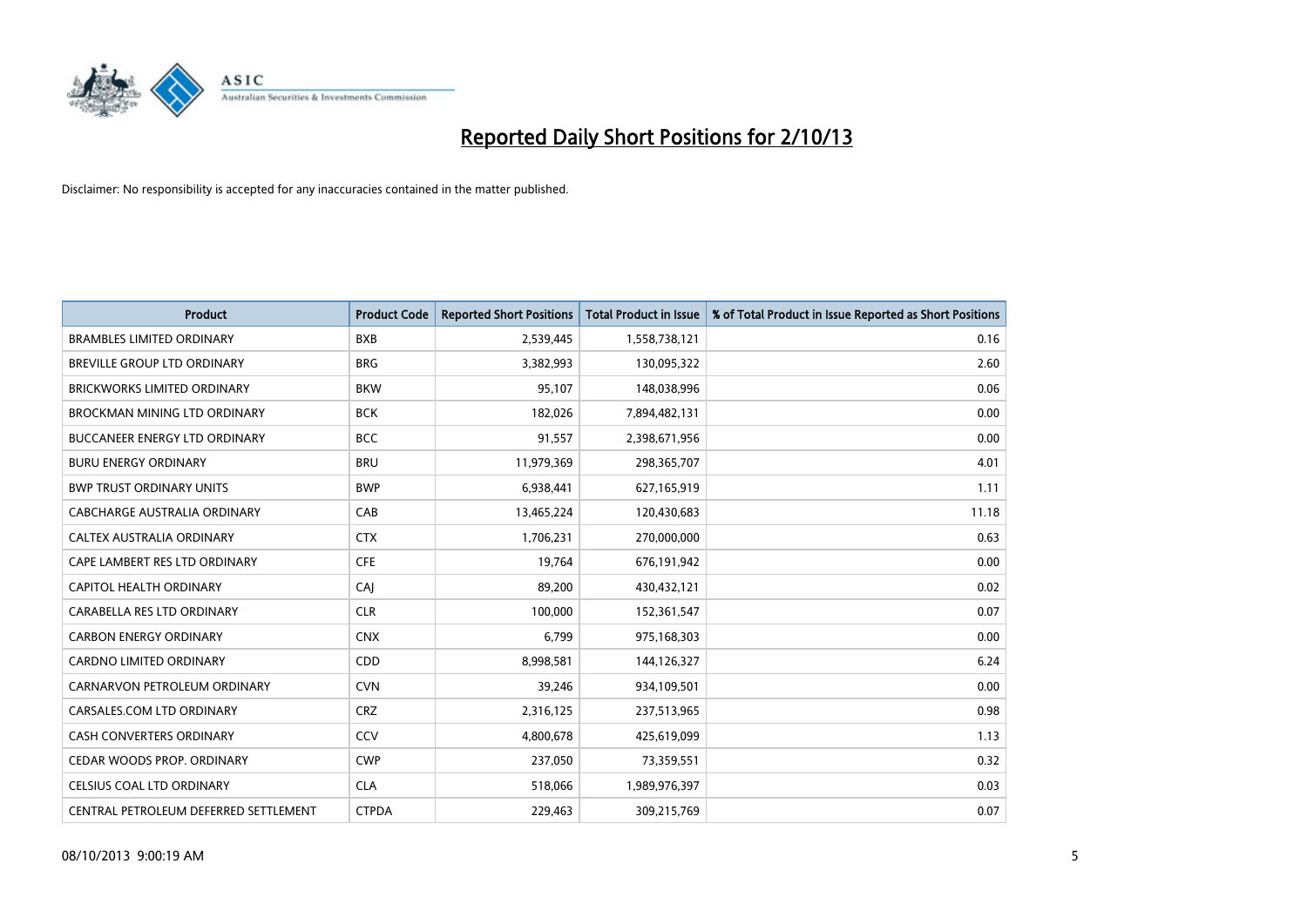

| <b>Product</b>                          | <b>Product Code</b> | <b>Reported Short Positions</b> | <b>Total Product in Issue</b> | % of Total Product in Issue Reported as Short Positions |
|-----------------------------------------|---------------------|---------------------------------|-------------------------------|---------------------------------------------------------|
| <b>CERAMIC FUEL CELLS ORDINARY</b>      | <b>CFU</b>          | 390                             | 1,591,941,620                 | 0.00                                                    |
| CFS RETAIL TRUST GRP STAPLED SECURITIES | <b>CFX</b>          | 51,961,432                      | 2,858,286,690                 | 1.82                                                    |
| CHALLENGER DIV.PRO. STAPLED UNITS       | <b>CDI</b>          | 53,662                          | 214,101,013                   | 0.03                                                    |
| CHALLENGER LIMITED ORDINARY             | <b>CGF</b>          | 2,170,672                       | 530,862,585                   | 0.41                                                    |
| CHANDLER MACLEOD LTD ORDINARY           | <b>CMG</b>          | 4,000                           | 469,679,390                   | 0.00                                                    |
| CHARTER HALL GROUP STAPLED US PROHIBIT. | <b>CHC</b>          | 240,113                         | 309,018,843                   | 0.08                                                    |
| <b>CHARTER HALL RETAIL UNITS</b>        | <b>COR</b>          | 8,872,314                       | 341,843,880                   | 2.60                                                    |
| <b>CHORUS LIMITED ORDINARY</b>          | <b>CNU</b>          | 46,783                          | 389,299,049                   | 0.01                                                    |
| CITIGOLD CORP LTD ORDINARY              | <b>CTO</b>          | 153,427                         | 1,352,907,765                 | 0.01                                                    |
| <b>CLOUGH LIMITED ORDINARY</b>          | <b>CLO</b>          | 3,934                           | 777,203,039                   | 0.00                                                    |
| COAL OF AFRICA LTD ORDINARY             | <b>CZA</b>          | 426                             | 1,048,368,613                 | 0.00                                                    |
| <b>COALSPUR MINES LTD ORDINARY</b>      | <b>CPL</b>          | 8,802,948                       | 641,394,435                   | 1.37                                                    |
| COCA-COLA AMATIL ORDINARY               | <b>CCL</b>          | 17,323,815                      | 763,590,249                   | 2.27                                                    |
| COCHLEAR LIMITED ORDINARY               | <b>COH</b>          | 8,587,253                       | 57,040,932                    | 15.05                                                   |
| <b>COCKATOO COAL ORDINARY</b>           | <b>COK</b>          | 8,298,925                       | 886,294,158                   | 0.94                                                    |
| CODAN LIMITED ORDINARY                  | <b>CDA</b>          | 1,114,408                       | 176,926,104                   | 0.63                                                    |
| COFFEY INTERNATIONAL ORDINARY           | <b>COF</b>          | 1,917                           | 255,833,165                   | 0.00                                                    |
| <b>COKAL LTD ORDINARY</b>               | <b>CKA</b>          | 296,399                         | 455,421,892                   | 0.07                                                    |
| <b>COLLECTION HOUSE ORDINARY</b>        | <b>CLH</b>          | 1,389,751                       | 123,907,720                   | 1.12                                                    |
| <b>COLLINS FOODS LTD ORDINARY</b>       | <b>CKF</b>          | 70                              | 93,000,003                    | 0.00                                                    |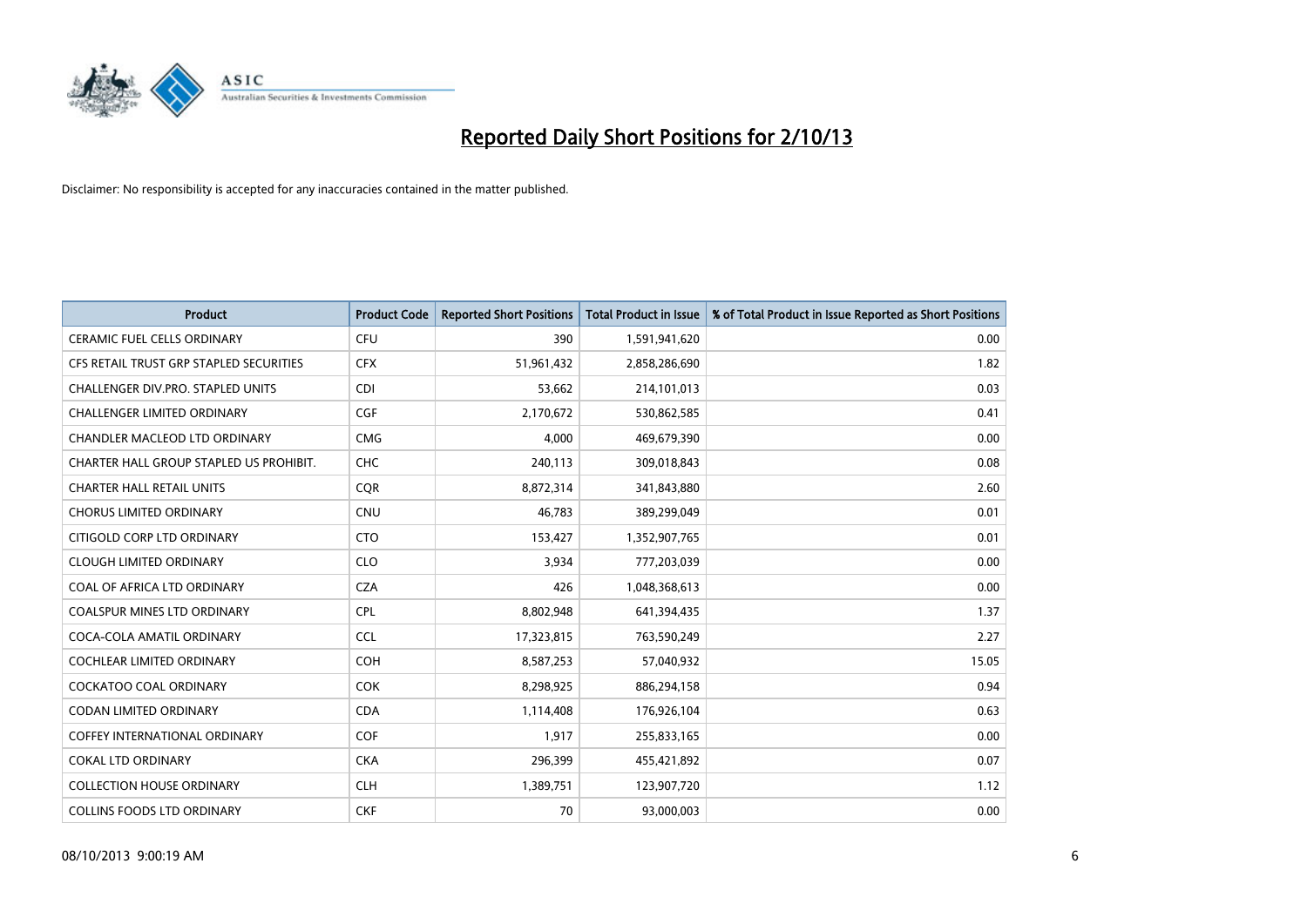

| <b>Product</b>                      | <b>Product Code</b> | <b>Reported Short Positions</b> | <b>Total Product in Issue</b> | % of Total Product in Issue Reported as Short Positions |
|-------------------------------------|---------------------|---------------------------------|-------------------------------|---------------------------------------------------------|
| COMMONWEALTH BANK, ORDINARY         | <b>CBA</b>          | 5,146,584                       | 1,611,928,836                 | 0.32                                                    |
| COMMONWEALTH PROP ORDINARY UNITS    | <b>CPA</b>          | 35,814,127                      | 2,347,003,413                 | 1.53                                                    |
| <b>COMPASS RESOURCES ORDINARY</b>   | <b>CMR</b>          | 7,472                           | 1,403,744,100                 | 0.00                                                    |
| <b>COMPUTERSHARE LTD ORDINARY</b>   | <b>CPU</b>          | 11,802,624                      | 556,203,079                   | 2.12                                                    |
| <b>CORP TRAVEL LIMITED ORDINARY</b> | <b>CTD</b>          | 256,399                         | 78,246,245                    | 0.33                                                    |
| <b>CREDIT CORP GROUP ORDINARY</b>   | <b>CCP</b>          | 33,335                          | 46,131,882                    | 0.07                                                    |
| CROMWELL PROP STAPLED SECURITIES    | <b>CMW</b>          | 14,581,969                      | 1,719,157,262                 | 0.85                                                    |
| <b>CROWE HORWATH AUS ORDINARY</b>   | <b>CRH</b>          | 1,156,673                       | 269,665,096                   | 0.43                                                    |
| <b>CROWN LIMITED ORDINARY</b>       | <b>CWN</b>          | 3,441,526                       | 728,394,185                   | 0.47                                                    |
| <b>CSG LIMITED ORDINARY</b>         | CSV                 | 329,848                         | 278,973,075                   | 0.12                                                    |
| <b>CSL LIMITED ORDINARY</b>         | <b>CSL</b>          | 361,578                         | 487, 165, 144                 | 0.07                                                    |
| <b>CSR LIMITED ORDINARY</b>         | <b>CSR</b>          | 34,796,476                      | 506,000,315                   | 6.88                                                    |
| <b>CUDECO LIMITED ORDINARY</b>      | CDU                 | 7,239,983                       | 205,017,174                   | 3.53                                                    |
| DART ENERGY LTD ORDINARY            | <b>DTE</b>          | 6,962,827                       | 1,010,608,214                 | 0.69                                                    |
| DATA#3 LIMITED ORDINARY             | <b>DTL</b>          | 40,750                          | 153,974,950                   | 0.03                                                    |
| DAVID JONES LIMITED ORDINARY        | <b>DIS</b>          | 57,847,207                      | 535,002,401                   | 10.81                                                   |
| DECMIL GROUP LIMITED ORDINARY       | <b>DCG</b>          | 3,553,715                       | 168,657,794                   | 2.11                                                    |
| DEEP YELLOW LIMITED ORDINARY        | <b>DYL</b>          | 840                             | 1,562,794,247                 | 0.00                                                    |
| DEXUS PROPERTY GROUP STAPLED UNITS  | <b>DXS</b>          | 17,468,752                      | 4,673,157,562                 | 0.37                                                    |
| DISCOVERY METALS LTD ORDINARY       | <b>DML</b>          | 8,126,936                       | 560,034,418                   | 1.45                                                    |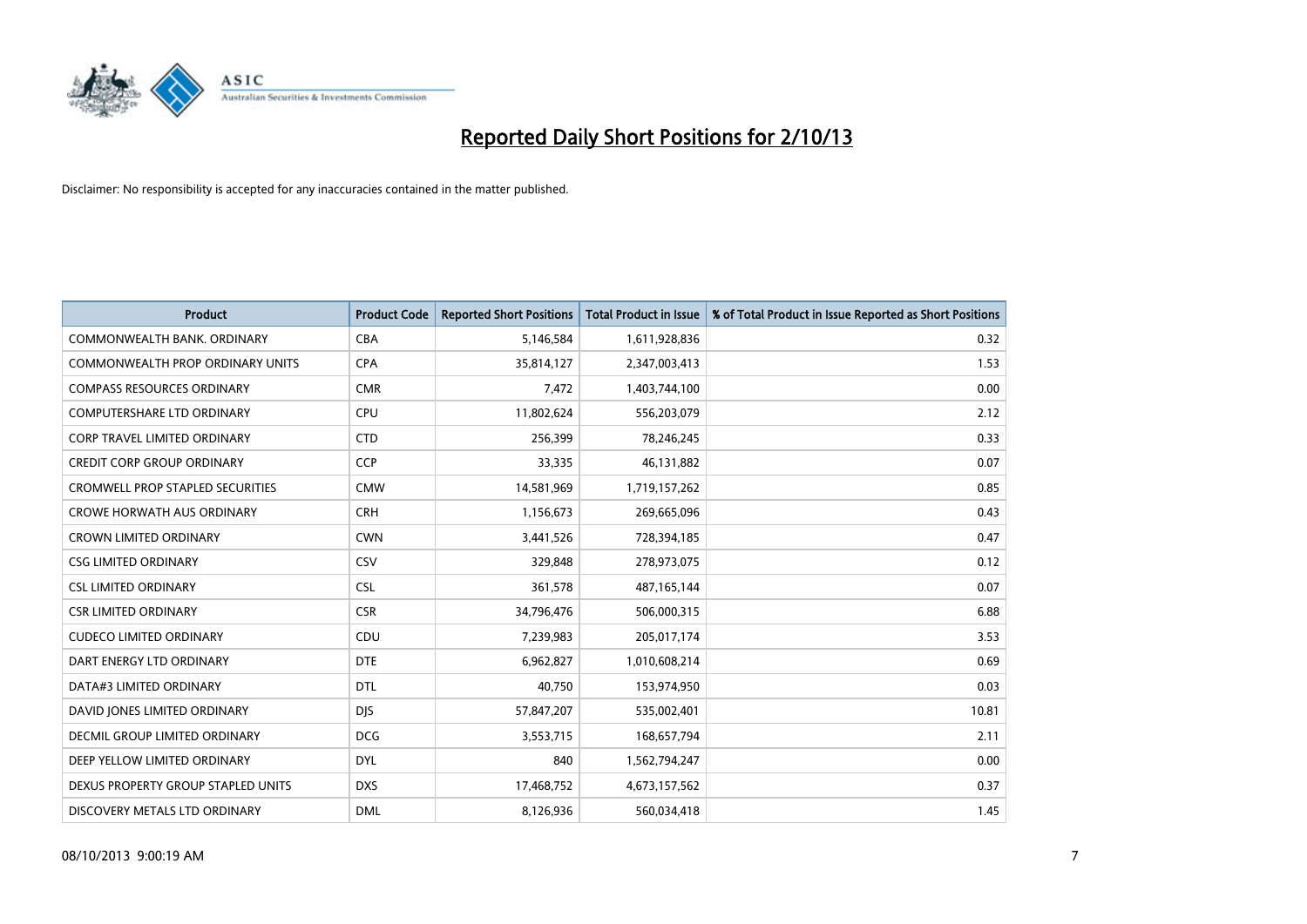

| <b>Product</b>                       | <b>Product Code</b> | <b>Reported Short Positions</b> | <b>Total Product in Issue</b> | % of Total Product in Issue Reported as Short Positions |
|--------------------------------------|---------------------|---------------------------------|-------------------------------|---------------------------------------------------------|
| DOMINO PIZZA ENTERPR ORDINARY        | <b>DMP</b>          | 331,359                         | 85,855,713                    | 0.39                                                    |
| DONACO INTERNATIONAL ORDINARY        | <b>DNA</b>          | 1,727                           | 371,719,896                   | 0.00                                                    |
| DOWNER EDI LIMITED ORDINARY          | <b>DOW</b>          | 11,286,855                      | 434,734,970                   | 2.60                                                    |
| DRILLSEARCH ENERGY ORDINARY          | <b>DLS</b>          | 14,976,359                      | 429,665,895                   | 3.49                                                    |
| DUET GROUP STAPLED US PROHIBIT.      | <b>DUE</b>          | 9,033,083                       | 1,237,195,531                 | 0.73                                                    |
| DULUXGROUP LIMITED ORDINARY          | <b>DLX</b>          | 2,311,900                       | 377,019,430                   | 0.61                                                    |
| <b>DWS LTD ORDINARY</b>              | <b>DWS</b>          | 412,727                         | 132,362,763                   | 0.31                                                    |
| ECHO ENTERTAINMENT ORDINARY          | <b>EGP</b>          | 6,143,068                       | 825,672,730                   | 0.74                                                    |
| ECHO RESOURCES ORDINARY              | EAR                 | 33,507                          | 94,981,768                    | 0.04                                                    |
| <b>ELDERS LIMITED ORDINARY</b>       | <b>ELD</b>          | 19,177,945                      | 455,013,329                   | 4.21                                                    |
| ELEMENTAL MINERALS ORDINARY          | <b>ELM</b>          | 7,885                           | 303,263,391                   | 0.00                                                    |
| ELEMENTOS LIMITED ORDINARY           | ELT                 | 16                              | 188,638,746                   | 0.00                                                    |
| <b>EMECO HOLDINGS ORDINARY</b>       | EHL                 | 10,654,148                      | 599,675,707                   | 1.78                                                    |
| <b>ENDEAVOUR MIN CORP CDI 1:1</b>    | <b>EVR</b>          | 401,207                         | 94,057,031                    | 0.43                                                    |
| ENERGY RESOURCES ORDINARY 'A'        | <b>ERA</b>          | 8,845,624                       | 517,725,062                   | 1.71                                                    |
| <b>ENERGY WORLD CORPOR, ORDINARY</b> | <b>EWC</b>          | 31,038,704                      | 1,734,166,672                 | 1.79                                                    |
| <b>ENVESTRA LIMITED ORDINARY</b>     | <b>ENV</b>          | 5,087,696                       | 1,796,808,474                 | 0.28                                                    |
| EQUATORIAL RES LTD ORDINARY          | EQX                 | 8                               | 121,885,353                   | 0.00                                                    |
| ERM POWER LIMITED ORDINARY           | EPW                 | 87,754                          | 208,116,807                   | 0.04                                                    |
| ESERVGLOBAL LIMITED ORDINARY         | ESV                 | 7,742,244                       | 249,045,997                   | 3.11                                                    |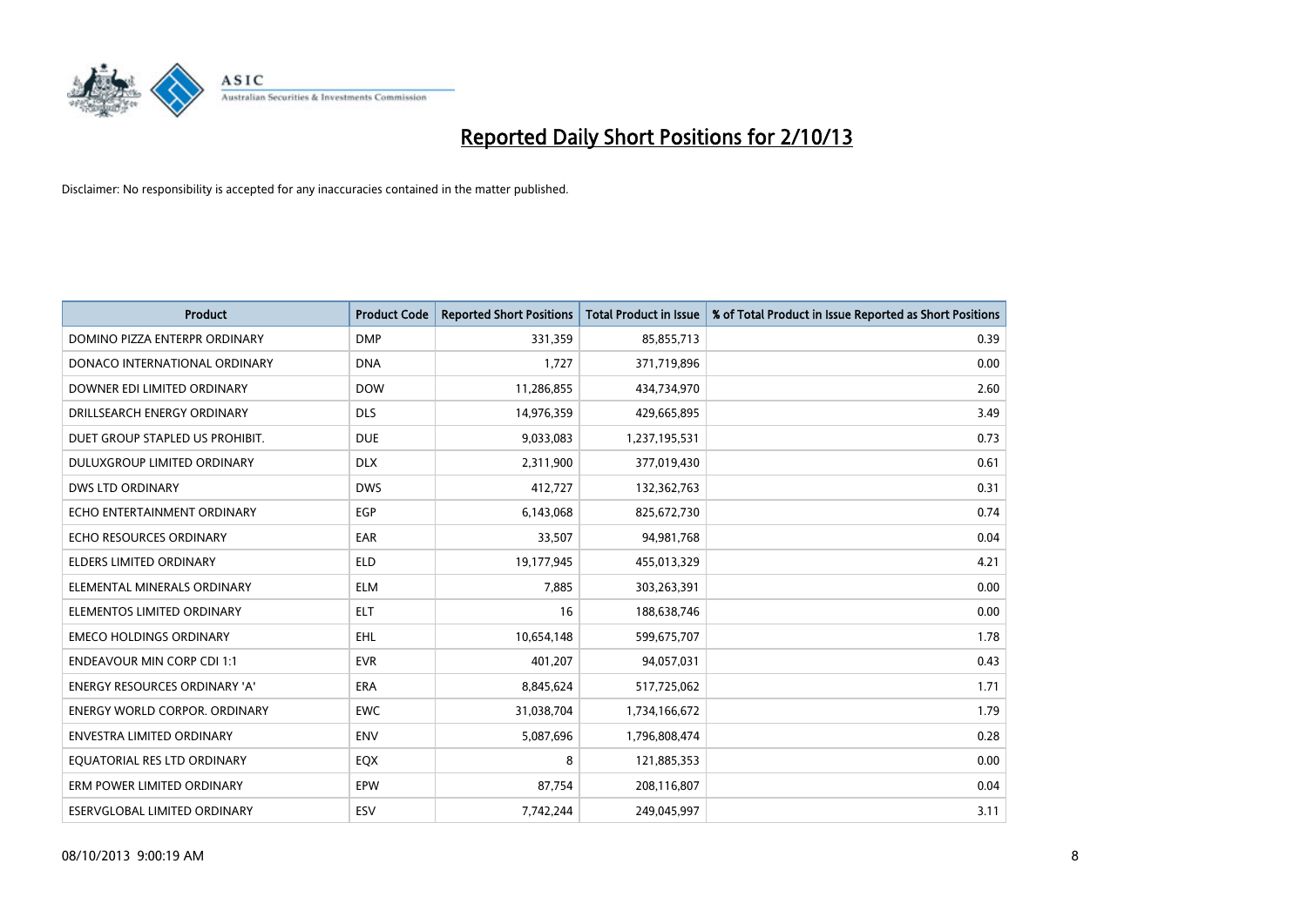

| <b>Product</b>                         | <b>Product Code</b> | <b>Reported Short Positions</b> | <b>Total Product in Issue</b> | % of Total Product in Issue Reported as Short Positions |
|----------------------------------------|---------------------|---------------------------------|-------------------------------|---------------------------------------------------------|
| EVOLUTION MINING LTD ORDINARY          | <b>EVN</b>          | 19,699,326                      | 708,652,367                   | 2.78                                                    |
| FAIRFAX MEDIA LTD ORDINARY             | <b>FXJ</b>          | 230,652,636                     | 2,351,955,725                 | 9.81                                                    |
| <b>FAR LTD ORDINARY</b>                | <b>FAR</b>          | 24,285,654                      | 2,499,846,742                 | 0.97                                                    |
| FEDERATION CNTRES ORD/UNIT STAPLED SEC | FDC                 | 4,311,766                       | 1,427,641,565                 | 0.30                                                    |
| <b>FEORE LIMITED ORDINARY</b>          | <b>FEO</b>          | 47,000                          | 245,602,000                   | 0.02                                                    |
| FINBAR GROUP LIMITED ORDINARY          | <b>FRI</b>          | 15,877                          | 220,847,184                   | 0.01                                                    |
| FISHER & PAYKEL H. ORDINARY            | <b>FPH</b>          | 211,423                         | 546,832,673                   | 0.04                                                    |
| FKP PROPERTY GROUP STAPLED SECURITIES  | <b>FKP</b>          | 9,261,271                       | 321,578,705                   | 2.88                                                    |
| FLEETWOOD CORP ORDINARY                | <b>FWD</b>          | 2,522,098                       | 60,522,619                    | 4.17                                                    |
| FLETCHER BUILDING ORDINARY             | <b>FBU</b>          | 4,561,842                       | 686,096,427                   | 0.66                                                    |
| FLEXIGROUP LIMITED ORDINARY            | <b>FXL</b>          | 31,948                          | 303,385,394                   | 0.01                                                    |
| <b>FLIGHT CENTRE ORDINARY</b>          | <b>FLT</b>          | 2,814,651                       | 100,523,468                   | 2.80                                                    |
| FLINDERS MINES LTD ORDINARY            | <b>FMS</b>          | 2,913,441                       | 1,824,843,676                 | 0.16                                                    |
| <b>FOCUS MINERALS LTD ORDINARY</b>     | <b>FML</b>          | 573,204                         | 9,137,375,877                 | 0.01                                                    |
| FONTERRA SHARE FUND ORDINARY UNITS     | <b>FSF</b>          | 19,859                          | 105,039,495                   | 0.02                                                    |
| FORGE GROUP LIMITED ORDINARY           | FGE                 | 1,437,914                       | 86,169,014                    | 1.67                                                    |
| FORTESCUE METALS GRP ORDINARY          | <b>FMG</b>          | 181,897,689                     | 3,113,798,659                 | 5.84                                                    |
| <b>G.U.D. HOLDINGS ORDINARY</b>        | GUD                 | 6,213,940                       | 71,341,319                    | 8.71                                                    |
| <b>G8 EDUCATION LIMITED ORDINARY</b>   | <b>GEM</b>          | 1,863,262                       | 273,390,260                   | 0.68                                                    |
| <b>GALAXY RESOURCES ORDINARY</b>       | GXY                 | 3,329,621                       | 982,959,646                   | 0.34                                                    |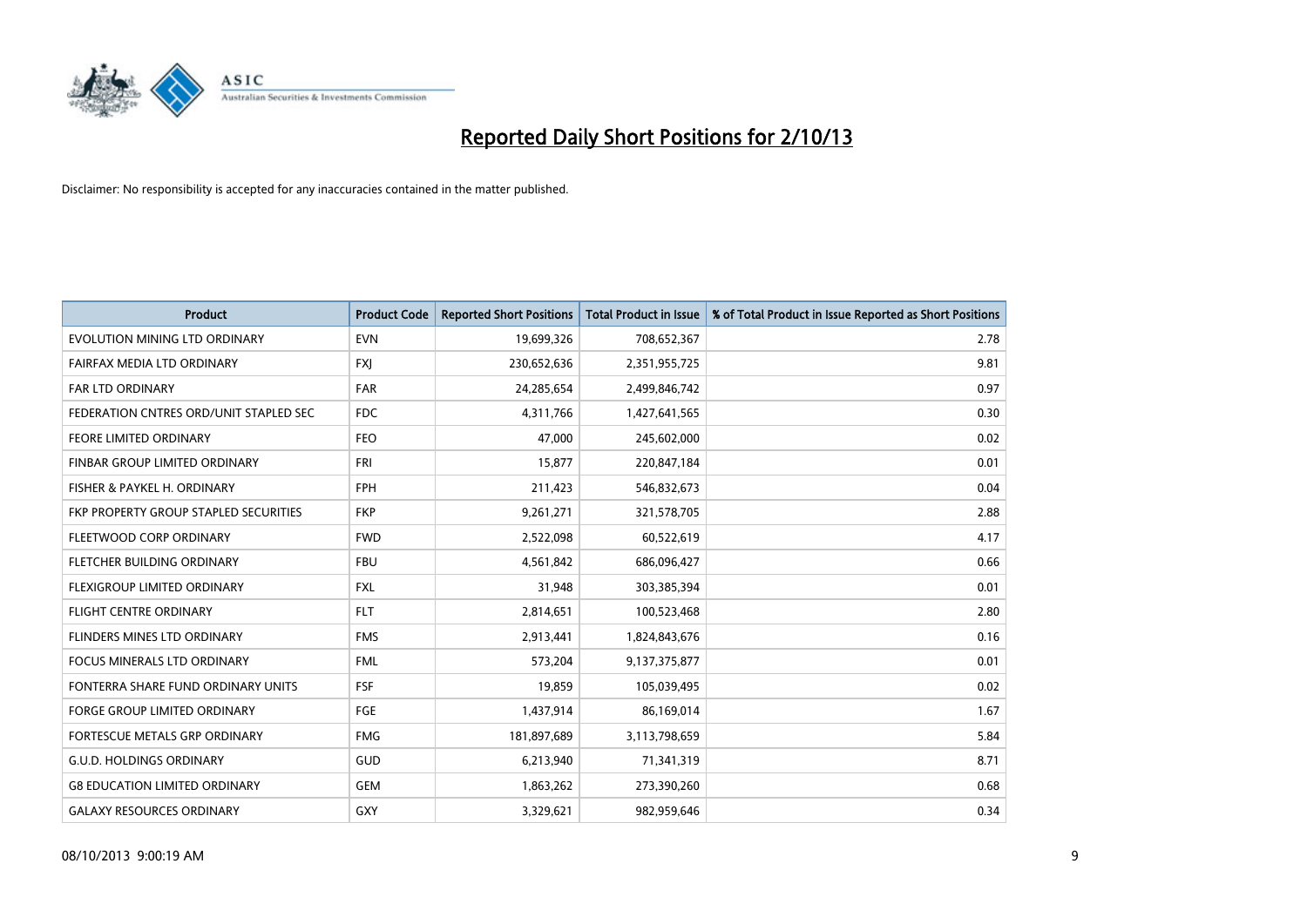

| <b>Product</b>                                   | <b>Product Code</b> | <b>Reported Short Positions</b> | <b>Total Product in Issue</b> | % of Total Product in Issue Reported as Short Positions |
|--------------------------------------------------|---------------------|---------------------------------|-------------------------------|---------------------------------------------------------|
| <b>GENETIC TECHNOLOGIES ORDINARY</b>             | <b>GTG</b>          | 158,610                         | 517,138,486                   | 0.03                                                    |
| <b>GEODYNAMICS LIMITED ORDINARY</b>              | GDY                 | 850                             | 406,452,608                   | 0.00                                                    |
| GI DYNAMICS, INC CDI US PROHIBITED               | GID                 | 6,915                           | 389,977,755                   | 0.00                                                    |
| <b>GINDALBIE METALS LTD ORDINARY</b>             | GBG                 | 51,387,799                      | 1,492,982,791                 | 3.44                                                    |
| <b>GOODMAN FIELDER, ORDINARY</b>                 | <b>GFF</b>          | 35,895,770                      | 1,955,559,207                 | 1.84                                                    |
| <b>GOODMAN GROUP STAPLED</b>                     | <b>GMG</b>          | 3,938,641                       | 1,718,742,809                 | 0.23                                                    |
| <b>GPT GROUP STAPLED SEC.</b>                    | GPT                 | 7,308,316                       | 1,694,888,638                 | 0.43                                                    |
| <b>GRAINCORP LIMITED A CLASS ORDINARY</b>        | <b>GNC</b>          | 13,292                          | 228,855,628                   | 0.01                                                    |
| <b>GRANGE RESOURCES, ORDINARY</b>                | <b>GRR</b>          | 4,974,906                       | 1,156,492,195                 | 0.43                                                    |
| <b>GREENLAND MIN EN LTD ORDINARY</b>             | GGG                 | 5,398,317                       | 572,720,096                   | 0.94                                                    |
| <b>GROWTHPOINT PROPERTY ORD/UNIT STAPLED SEC</b> | GOZ                 | 93,602                          | 414,229,412                   | 0.02                                                    |
| <b>GRYPHON MINERALS LTD ORDINARY</b>             | GRY                 | 6,810,040                       | 400,691,164                   | 1.70                                                    |
| <b>GUILDFORD COAL LTD ORDINARY</b>               | <b>GUF</b>          | 645,991                         | 635,046,899                   | 0.10                                                    |
| <b>GWA GROUP LTD ORDINARY</b>                    | <b>GWA</b>          | 14,573,831                      | 306,533,770                   | 4.75                                                    |
| <b>HARVEY NORMAN ORDINARY</b>                    | <b>HVN</b>          | 62,234,465                      | 1,062,316,784                 | 5.86                                                    |
| <b>HENDERSON GROUP CDI 1:1</b>                   | <b>HGG</b>          | 1,340,116                       | 733,252,837                   | 0.18                                                    |
| HFA HOLDINGS LIMITED ORDINARY                    | <b>HFA</b>          | 3,863                           | 118,738,157                   | 0.00                                                    |
| <b>HIGHLANDS PACIFIC ORDINARY</b>                | <b>HIG</b>          | 3,153                           | 789,344,774                   | 0.00                                                    |
| HILLGROVE RES LTD ORDINARY                       | <b>HGO</b>          | 68,679                          | 1,178,460,221                 | 0.01                                                    |
| HILLS HOLDINGS LTD ORDINARY                      | HIL                 | 7,329                           | 246,500,444                   | 0.00                                                    |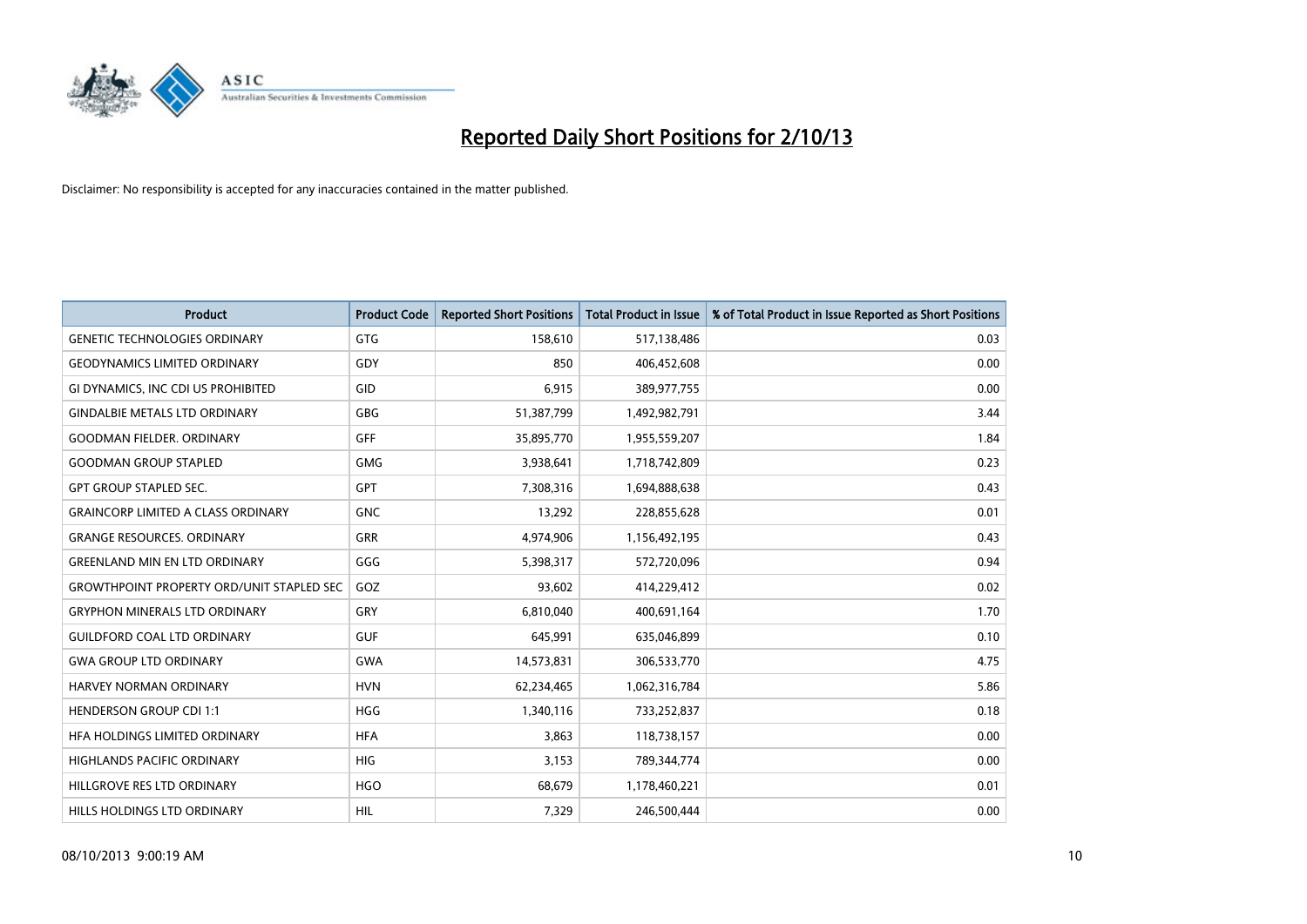

| <b>Product</b>                                | <b>Product Code</b> | <b>Reported Short Positions</b> | <b>Total Product in Issue</b> | % of Total Product in Issue Reported as Short Positions |
|-----------------------------------------------|---------------------|---------------------------------|-------------------------------|---------------------------------------------------------|
| HORIZON OIL LIMITED ORDINARY                  | <b>HZN</b>          | 74,740,903                      | 1,297,449,932                 | 5.76                                                    |
| HOT CHILI LTD ORDINARY                        | <b>HCH</b>          | 533                             | 333,108,886                   | 0.00                                                    |
| <b>IINET LIMITED ORDINARY</b>                 | <b>IIN</b>          | 1,703,354                       | 161,238,847                   | 1.06                                                    |
| ILUKA RESOURCES ORDINARY                      | ILU                 | 39,418,729                      | 418,700,517                   | 9.41                                                    |
| <b>IMDEX LIMITED ORDINARY</b>                 | <b>IMD</b>          | 4,043,018                       | 210,473,188                   | 1.92                                                    |
| IMF (AUSTRALIA) LTD ORDINARY                  | <b>IMF</b>          | 1,064,659                       | 123,203,426                   | 0.86                                                    |
| <b>INCITEC PIVOT ORDINARY</b>                 | IPL                 | 24,665,030                      | 1,628,730,107                 | 1.51                                                    |
| <b>INDEPENDENCE GROUP ORDINARY</b>            | <b>IGO</b>          | 3,913,245                       | 233,323,905                   | 1.68                                                    |
| <b>INDOPHIL RESOURCES ORDINARY</b>            | <b>IRN</b>          | 478,807                         | 1,203,146,194                 | 0.04                                                    |
| <b>INFIGEN ENERGY STAPLED SECURITIES</b>      | <b>IFN</b>          | 3,978,491                       | 764,993,434                   | 0.52                                                    |
| <b>INFOMEDIA LTD ORDINARY</b>                 | IFM                 | 271,586                         | 304,833,155                   | 0.09                                                    |
| <b>INGENIA GROUP STAPLED SECURITIES</b>       | <b>INA</b>          | 2,502,413                       | 507,179,194                   | 0.49                                                    |
| <b>INOVA RESOURCES LTD ORDINARY</b>           | <b>IVA</b>          | 64.758                          | 729,665,661                   | 0.01                                                    |
| <b>INSURANCE AUSTRALIA ORDINARY</b>           | IAG                 | 9,088,329                       | 2,079,034,021                 | 0.44                                                    |
| <b>INTREPID MINES ORDINARY</b>                | IAU                 | 19,119,730                      | 556,194,977                   | 3.44                                                    |
| <b>INVESTA OFFICE FUND STAPLED SECURITIES</b> | <b>IOF</b>          | 878,358                         | 614,047,458                   | 0.14                                                    |
| <b>INVOCARE LIMITED ORDINARY</b>              | <b>IVC</b>          | 6,997,364                       | 110,030,298                   | 6.36                                                    |
| <b>IOOF HOLDINGS LTD ORDINARY</b>             | IFL                 | 2,008,180                       | 232,118,034                   | 0.87                                                    |
| <b>IPROPERTY GROUP LTD ORDINARY</b>           | <b>IPP</b>          | 29,212                          | 181,398,426                   | 0.02                                                    |
| <b>IRESS LIMITED ORDINARY</b>                 | <b>IRE</b>          | 394,516                         | 158,585,126                   | 0.25                                                    |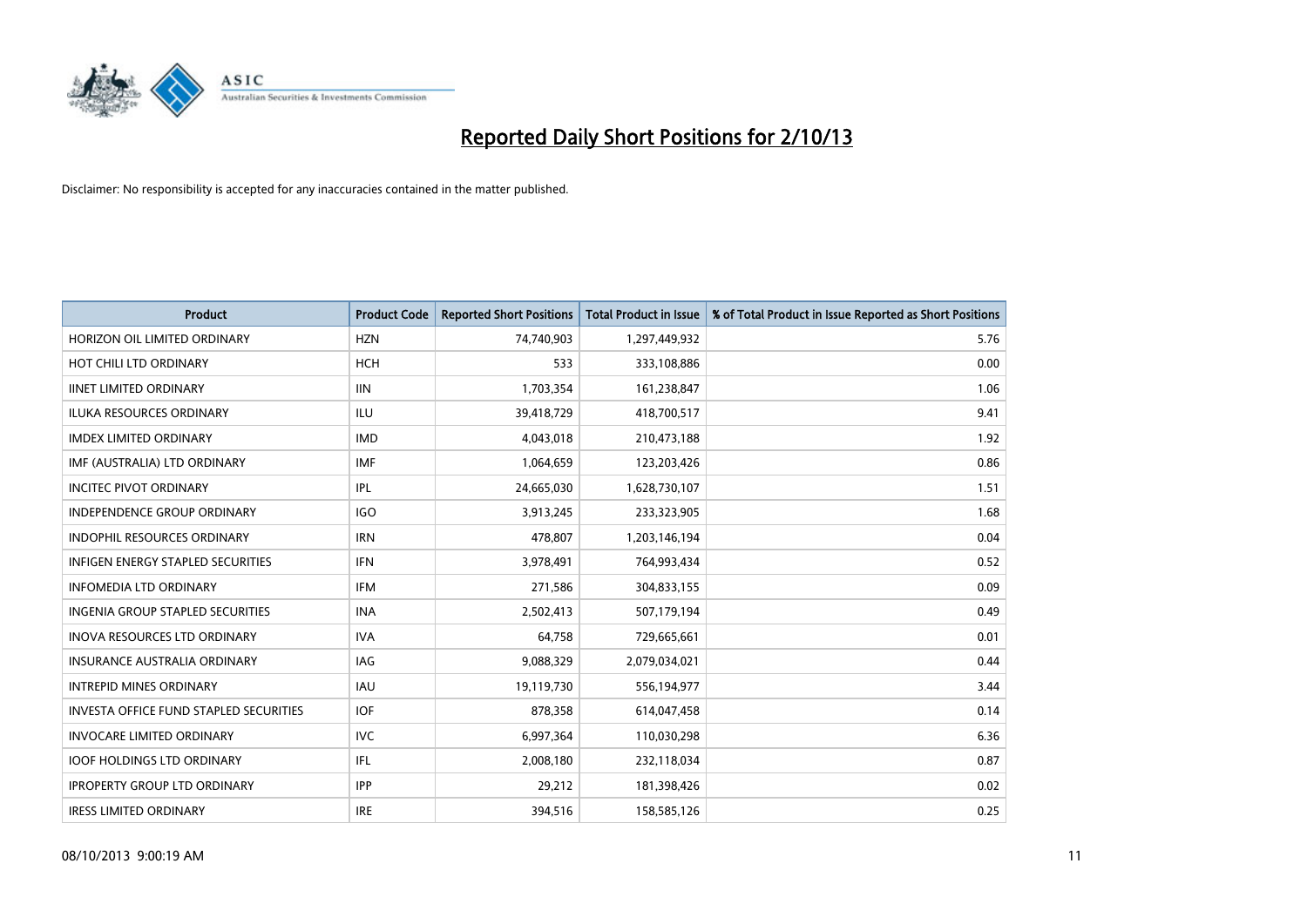

| <b>Product</b>                           | <b>Product Code</b> | <b>Reported Short Positions</b> | <b>Total Product in Issue</b> | % of Total Product in Issue Reported as Short Positions |
|------------------------------------------|---------------------|---------------------------------|-------------------------------|---------------------------------------------------------|
| <b>IRON ORE HOLDINGS ORDINARY</b>        | <b>IOH</b>          | 26,197                          | 161,174,005                   | 0.02                                                    |
| <b>ISELECT LTD ORDINARY</b>              | <b>ISU</b>          | 2,365,032                       | 259,964,894                   | 0.91                                                    |
| JAMES HARDIE INDUST CHESS DEPOSITARY INT | <b>IHX</b>          | 7,955,987                       | 442,685,722                   | 1.80                                                    |
| <b>JB HI-FI LIMITED ORDINARY</b>         | <b>IBH</b>          | 8,794,102                       | 99,917,963                    | 8.80                                                    |
| <b>IUPITER MINES ORDINARY</b>            | <b>IMS</b>          | 5,220                           | 2,281,835,383                 | 0.00                                                    |
| <b>KAGARA LTD ORDINARY</b>               | KZL                 | 3,361,797                       | 798,953,117                   | 0.42                                                    |
| KAROON GAS AUSTRALIA ORDINARY            | <b>KAR</b>          | 960,760                         | 255,841,581                   | 0.38                                                    |
| KATHMANDU HOLD LTD ORDINARY              | <b>KMD</b>          | 23,308                          | 200,215,894                   | 0.01                                                    |
| <b>KBL MINING LIMITED ORDINARY</b>       | <b>KBL</b>          | 1,820                           | 393,535,629                   | 0.00                                                    |
| KINGSGATE CONSOLID. ORDINARY             | <b>KCN</b>          | 12,855,351                      | 152,284,777                   | 8.44                                                    |
| KINGSROSE MINING LTD ORDINARY            | <b>KRM</b>          | 500,590                         | 335,753,851                   | 0.15                                                    |
| LEIGHTON HOLDINGS ORDINARY               | LEI                 | 15,778,262                      | 337,235,188                   | 4.68                                                    |
| LEND LEASE GROUP UNIT/ORD STAPLED        | <b>LLC</b>          | 1,987,334                       | 575,508,314                   | 0.35                                                    |
| LINC ENERGY LTD ORDINARY                 | <b>LNC</b>          | 15,554,604                      | 518,687,562                   | 3.00                                                    |
| LYCOPODIUM LIMITED ORDINARY              | <b>LYL</b>          | 90                              | 38,955,103                    | 0.00                                                    |
| LYNAS CORPORATION ORDINARY               | <b>LYC</b>          | 180,278,673                     | 1,961,060,594                 | 9.19                                                    |
| M2 TELECOMMUNICATION ORDINARY            | <b>MTU</b>          | 7,497,151                       | 178,573,822                   | 4.20                                                    |
| <b>MACA LIMITED ORDINARY</b>             | <b>MLD</b>          | 2,425                           | 172,500,000                   | 0.00                                                    |
| <b>MACMAHON HOLDINGS ORDINARY</b>        | <b>MAH</b>          | 1,225,392                       | 1,261,699,966                 | 0.10                                                    |
| MACO ATLAS ROADS GRP ORDINARY STAPLED    | <b>MQA</b>          | 17,808,799                      | 487,230,540                   | 3.66                                                    |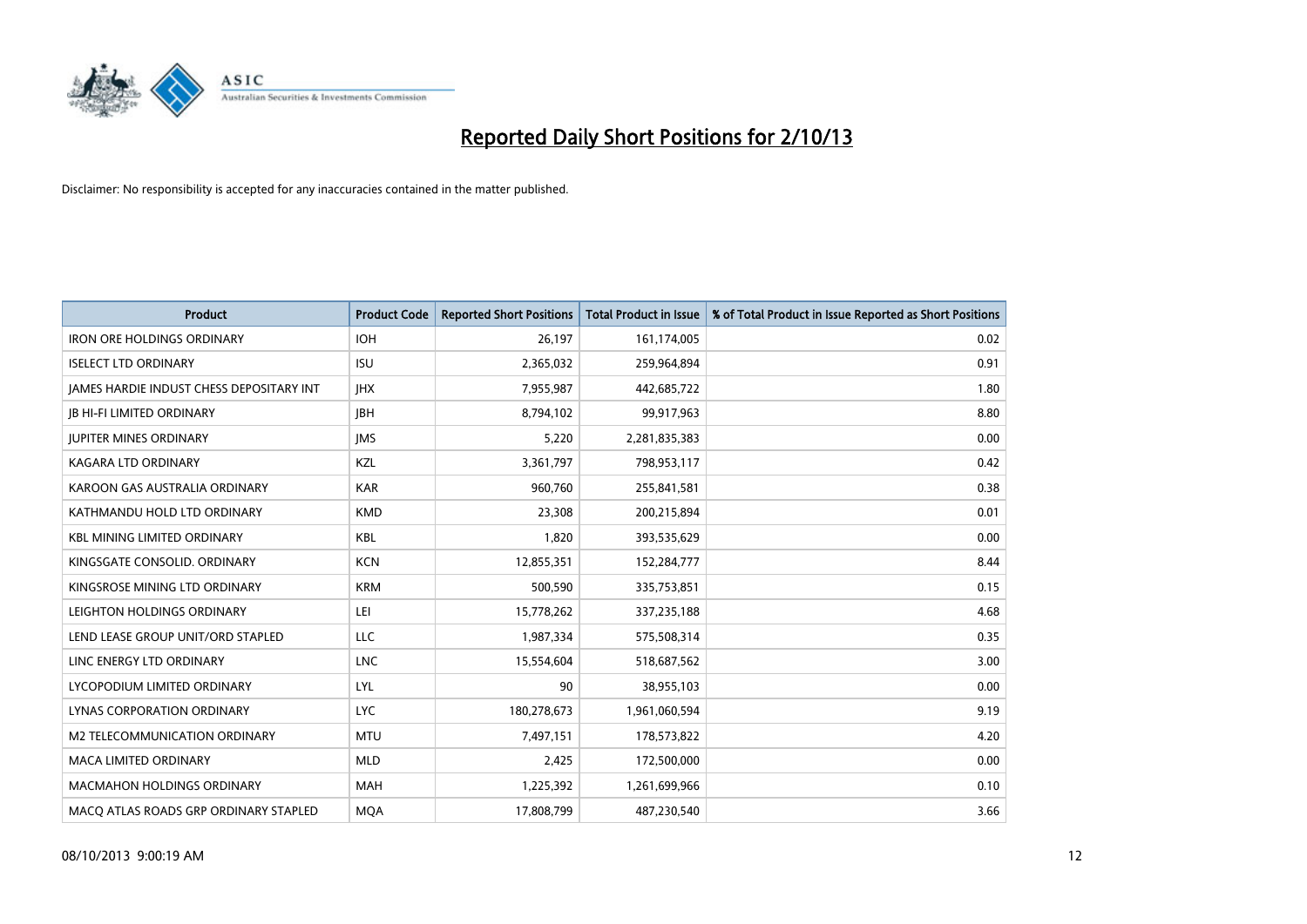

| <b>Product</b>                       | <b>Product Code</b> | <b>Reported Short Positions</b> | <b>Total Product in Issue</b> | % of Total Product in Issue Reported as Short Positions |
|--------------------------------------|---------------------|---------------------------------|-------------------------------|---------------------------------------------------------|
| MACOUARIE GROUP LTD ORDINARY         | <b>MOG</b>          | 2,004,196                       | 339,888,036                   | 0.59                                                    |
| MACQUARIE TELECOM GP ORDINARY        | MAQ                 | 3,071                           | 20,967,121                    | 0.01                                                    |
| MAGELLAN FIN GRP LTD ORDINARY        | <b>MFG</b>          | 567,199                         | 153,505,712                   | 0.37                                                    |
| <b>MATRIX C &amp; E LTD ORDINARY</b> | <b>MCE</b>          | 2,887,657                       | 94,555,428                    | 3.05                                                    |
| MAVERICK DRILLING ORDINARY           | <b>MAD</b>          | 10,250,929                      | 452,726,751                   | 2.26                                                    |
| <b>MAXITRANS INDUSTRIES ORDINARY</b> | <b>MXI</b>          | 279,260                         | 183,993,392                   | 0.15                                                    |
| MAYNE PHARMA LTD ORDINARY            | <b>MYX</b>          | 2,307,369                       | 563,459,968                   | 0.41                                                    |
| MCMILLAN SHAKESPEARE ORDINARY        | <b>MMS</b>          | 668,441                         | 74,523,965                    | 0.90                                                    |
| MEDUSA MINING LTD ORDINARY           | <b>MML</b>          | 2,719,745                       | 188,903,911                   | 1.44                                                    |
| MEO AUSTRALIA LTD ORDINARY           | <b>MEO</b>          | 10,845                          | 627,264,587                   | 0.00                                                    |
| <b>MERMAID MARINE ORDINARY</b>       | <b>MRM</b>          | 646,565                         | 230,918,607                   | 0.28                                                    |
| MESOBLAST LIMITED ORDINARY           | <b>MSB</b>          | 10,617,905                      | 317,350,901                   | 3.35                                                    |
| METALS X LIMITED ORDINARY            | <b>MLX</b>          | 77,960                          | 1,652,636,110                 | 0.00                                                    |
| METCASH LIMITED ORDINARY             | <b>MTS</b>          | 89,149,414                      | 880,704,786                   | 10.12                                                   |
| METMINCO LIMITED ORDINARY            | <b>MNC</b>          | 816,241                         | 1,749,543,023                 | 0.05                                                    |
| MICLYN EXP OFFSHR ORDINARY           | <b>MIO</b>          | 79,856                          | 281,754,775                   | 0.03                                                    |
| MIGHTY RIVER POWER ORDINARY          | <b>MYT</b>          | 4,099                           | 1,400,000,094                 | 0.00                                                    |
| MILTON CORPORATION ORDINARY          | <b>MLT</b>          | 5,597                           | 122,147,119                   | 0.00                                                    |
| MINCOR RESOURCES NL ORDINARY         | <b>MCR</b>          | 2,409,594                       | 188,208,274                   | 1.28                                                    |
| MINERAL DEPOSITS ORDINARY            | <b>MDL</b>          | 2,557,618                       | 83,538,786                    | 3.06                                                    |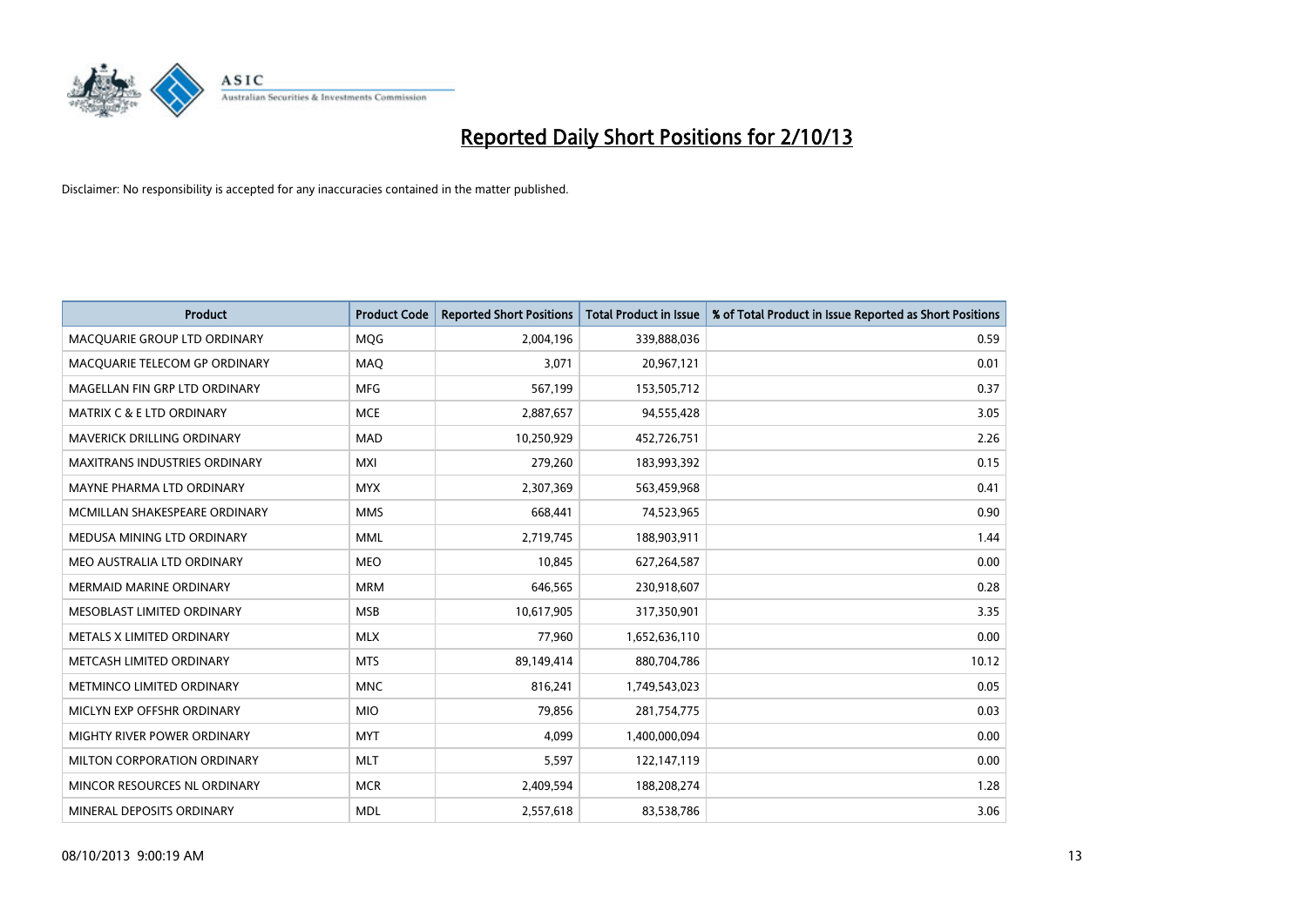

| <b>Product</b>                  | <b>Product Code</b> | <b>Reported Short Positions</b> | <b>Total Product in Issue</b> | % of Total Product in Issue Reported as Short Positions |
|---------------------------------|---------------------|---------------------------------|-------------------------------|---------------------------------------------------------|
| MINERAL RESOURCES, ORDINARY     | <b>MIN</b>          | 1,757,409                       | 185,987,992                   | 0.94                                                    |
| MIRABELA NICKEL LTD ORDINARY    | <b>MBN</b>          | 33,162,910                      | 876,801,147                   | 3.78                                                    |
| MIRVAC GROUP STAPLED SECURITIES | <b>MGR</b>          | 4,856,933                       | 3,664,938,678                 | 0.13                                                    |
| MOBILE EMBRACE LTD ORDINARY     | <b>MBE</b>          | 12,500                          | 307,877,790                   | 0.00                                                    |
| MOLOPO ENERGY LTD ORDINARY      | <b>MPO</b>          | 175,250                         | 246,724,091                   | 0.07                                                    |
| MONADELPHOUS GROUP ORDINARY     | <b>MND</b>          | 11,753,995                      | 92,308,047                    | 12.73                                                   |
| MORTGAGE CHOICE LTD ORDINARY    | MOC                 | 261,158                         | 123,431,282                   | 0.21                                                    |
| MOUNT GIBSON IRON ORDINARY      | <b>MGX</b>          | 12,792,370                      | 1,090,584,232                 | 1.17                                                    |
| MULTIPLEX SITES SITES           | <b>MXUPA</b>        | 1,277                           | 4,500,000                     | 0.03                                                    |
| MURCHISON METALS LTD ORDINARY   | <b>MMX</b>          | 684,987                         | 450,497,346                   | 0.15                                                    |
| MYER HOLDINGS LTD ORDINARY      | <b>MYR</b>          | 84,422,740                      | 583,894,551                   | 14.46                                                   |
| NANOSONICS LIMITED ORDINARY     | <b>NAN</b>          | 5,201                           | 262,822,463                   | 0.00                                                    |
| NATIONAL AUST. BANK ORDINARY    | <b>NAB</b>          | 6,509,472                       | 2,348,892,519                 | 0.28                                                    |
| NAVITAS LIMITED ORDINARY        | <b>NVT</b>          | 2,363,741                       | 375,367,918                   | 0.63                                                    |
| NEON ENERGY LIMITED ORDINARY    | <b>NEN</b>          | 1,581,413                       | 553,037,848                   | 0.29                                                    |
| NEW HOPE CORPORATION ORDINARY   | <b>NHC</b>          | 665,985                         | 830,715,225                   | 0.08                                                    |
| NEW STANDARD ENERGY ORDINARY    | <b>NSE</b>          | 322,032                         | 305,331,847                   | 0.11                                                    |
| NEWCREST MINING ORDINARY        | <b>NCM</b>          | 9,525,902                       | 766,510,971                   | 1.24                                                    |
| NEWS CORP A NON-VOTING CDI      | <b>NWSLV</b>        | 2,879,622                       | 4,037,188                     | 71.33                                                   |
| NEWS CORP B VOTING CDI          | <b>NWS</b>          | 1,972,140                       | 26,793,827                    | 7.36                                                    |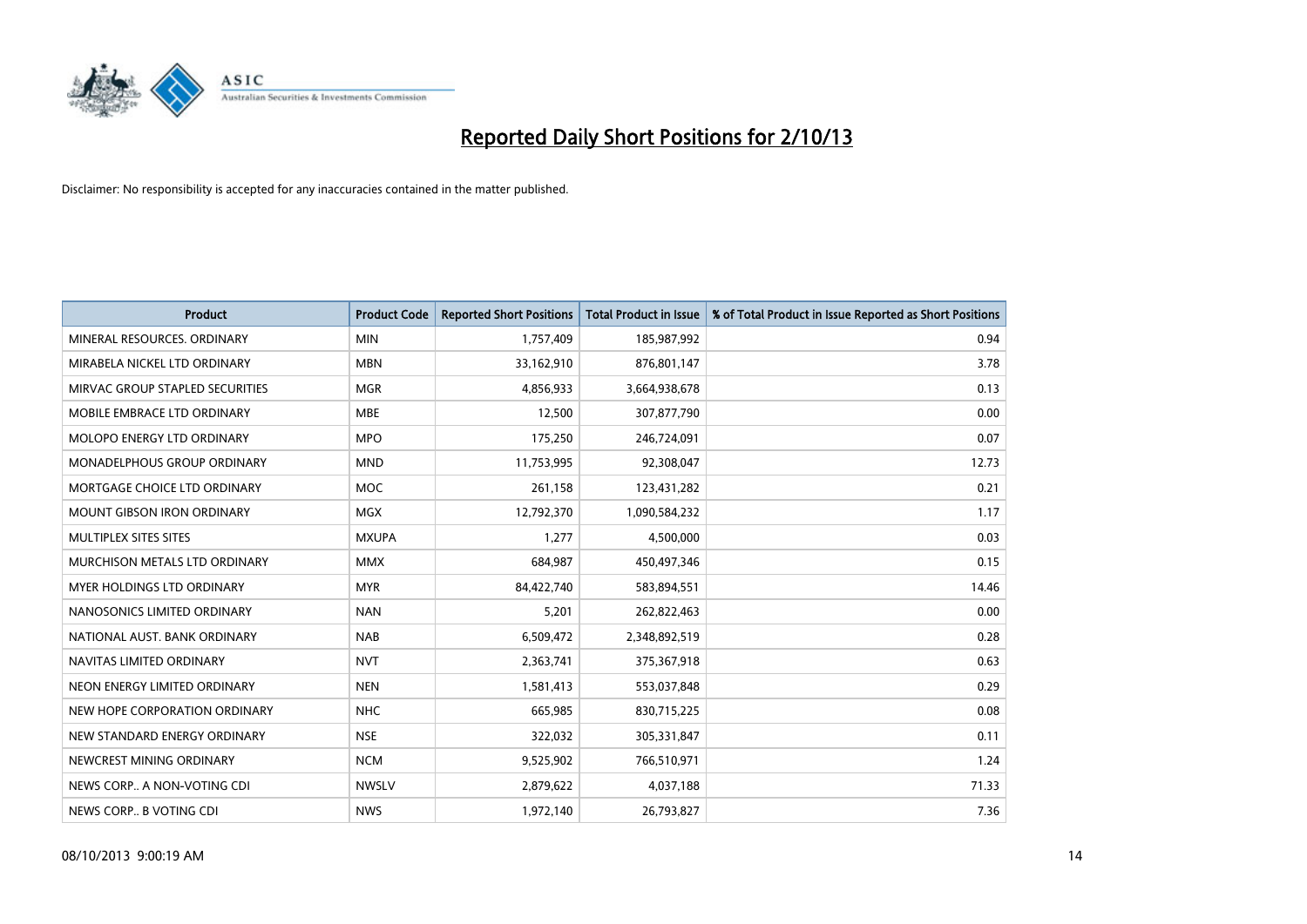

| <b>Product</b>                        | <b>Product Code</b> | <b>Reported Short Positions</b> | <b>Total Product in Issue</b> | % of Total Product in Issue Reported as Short Positions |
|---------------------------------------|---------------------|---------------------------------|-------------------------------|---------------------------------------------------------|
| NEWSAT LIMITED ORDINARY               | <b>NWT</b>          | 578,830                         | 547,078,507                   | 0.11                                                    |
| NEXTDC LIMITED ORDINARY               | <b>NXT</b>          | 5,692,710                       | 192,904,486                   | 2.95                                                    |
| NEXUS ENERGY LIMITED ORDINARY         | <b>NXS</b>          | 2,725,624                       | 1,330,219,459                 | 0.20                                                    |
| NIB HOLDINGS LIMITED ORDINARY         | <b>NHF</b>          | 4,479,031                       | 439,004,182                   | 1.02                                                    |
| NIDO PETROLEUM ORDINARY               | <b>NDO</b>          | 42,500                          | 2,046,650,968                 | 0.00                                                    |
| NOBLE MINERAL RES ORDINARY            | <b>NMG</b>          | 2,365,726                       | 666,397,952                   | 0.36                                                    |
| NORTHERN IRON LTD ORDINARY            | <b>NFE</b>          | 1,459,782                       | 484,405,314                   | 0.30                                                    |
| NORTHERN STAR ORDINARY                | <b>NST</b>          | 5,666,696                       | 424,279,762                   | 1.34                                                    |
| NOVOGEN LIMITED ORDINARY              | <b>NRT</b>          | 126,491                         | 144,208,463                   | 0.09                                                    |
| NRW HOLDINGS LIMITED ORDINARY         | <b>NWH</b>          | 12,789,995                      | 278,888,011                   | 4.59                                                    |
| NUCOAL RESOURCES LTD ORDINARY         | <b>NCR</b>          | 15,567                          | 768,612,354                   | 0.00                                                    |
| NUFARM LIMITED ORDINARY               | <b>NUF</b>          | 15,399,328                      | 262,954,040                   | 5.86                                                    |
| OAKTON LIMITED ORDINARY               | <b>OKN</b>          | 1,384                           | 89,912,735                    | 0.00                                                    |
| OCEANAGOLD CORP. CHESS DEPOSITARY INT | <b>OGC</b>          | 505,941                         | 293,587,920                   | 0.17                                                    |
| OIL SEARCH LTD ORDINARY               | OSH                 | 6,718,553                       | 1,340,018,530                 | 0.50                                                    |
| OM HOLDINGS LIMITED ORDINARY          | OMH                 | 2,772,249                       | 733,423,337                   | 0.38                                                    |
| ORICA LIMITED ORDINARY                | ORI                 | 9,402,906                       | 368,203,632                   | 2.55                                                    |
| ORIGIN ENERGY ORDINARY                | <b>ORG</b>          | 9,443,241                       | 1,101,198,473                 | 0.86                                                    |
| OROCOBRE LIMITED ORDINARY             | <b>ORE</b>          | 337,476                         | 117,745,140                   | 0.29                                                    |
| OROTONGROUP LIMITED ORDINARY          | ORL                 | 414,210                         | 40,880,902                    | 1.01                                                    |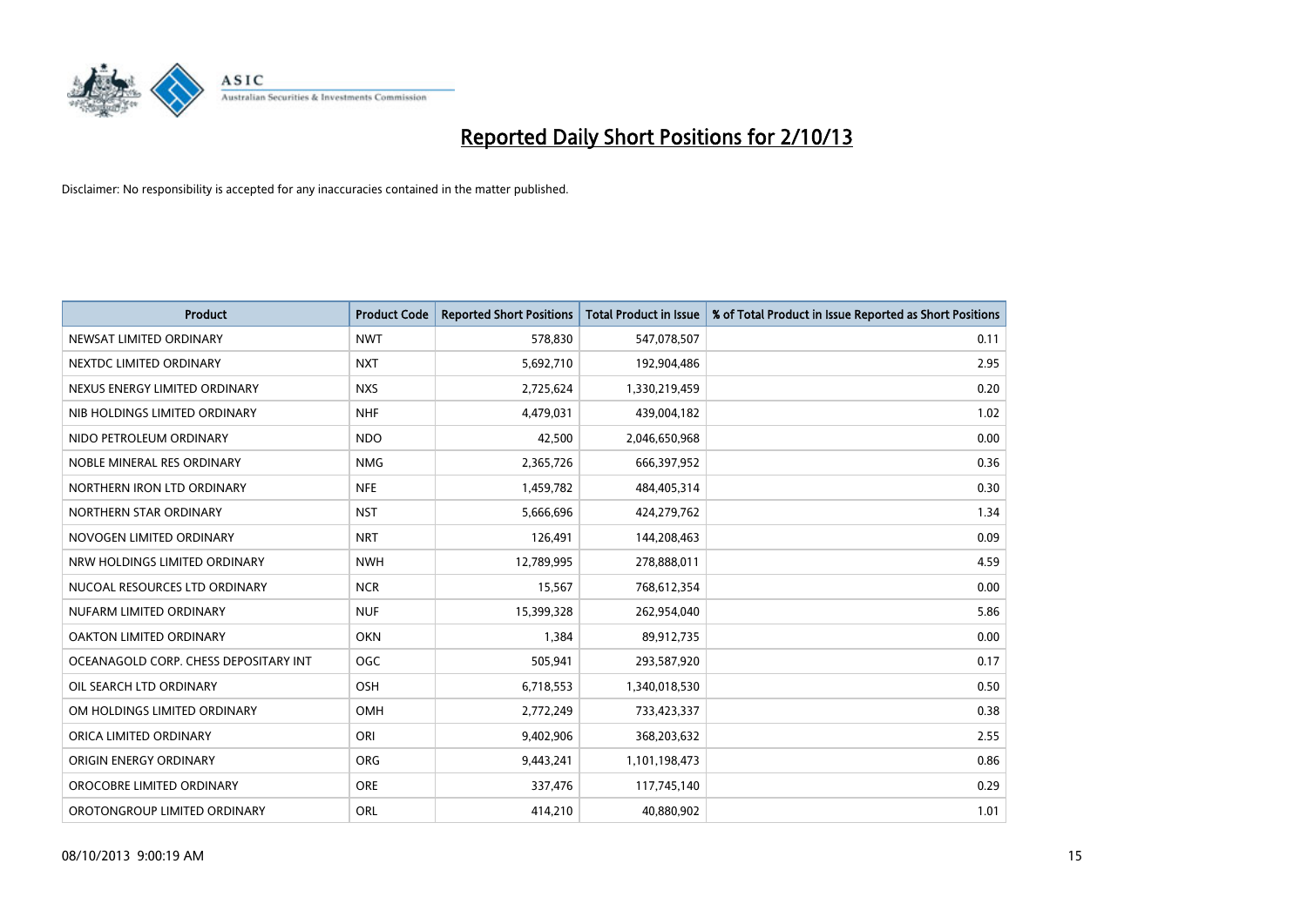

| <b>Product</b>               | <b>Product Code</b> | <b>Reported Short Positions</b> | <b>Total Product in Issue</b> | % of Total Product in Issue Reported as Short Positions |
|------------------------------|---------------------|---------------------------------|-------------------------------|---------------------------------------------------------|
| OZ MINERALS ORDINARY         | OZL                 | 10,266,467                      | 303,470,022                   | 3.38                                                    |
| PACIFIC BRANDS ORDINARY      | <b>PBG</b>          | 8,450,020                       | 912,915,695                   | 0.93                                                    |
| PALADIN ENERGY LTD ORDINARY  | <b>PDN</b>          | 69,839,336                      | 963,332,074                   | 7.25                                                    |
| PANAUST LIMITED ORDINARY     | <b>PNA</b>          | 3,128,292                       | 619,765,589                   | 0.50                                                    |
| PANORAMIC RESOURCES ORDINARY | PAN                 | 129,243                         | 260,676,416                   | 0.05                                                    |
| PANTERRA GOLD LTD ORDINARY   | PGI                 |                                 | 761,580,455                   | 0.00                                                    |
| PAPERLINX LIMITED ORDINARY   | <b>PPX</b>          | 48,101                          | 609,280,761                   | 0.01                                                    |
| PAPILLON RES LTD ORDINARY    | <b>PIR</b>          | 6,001,152                       | 337,944,210                   | 1.78                                                    |
| PEET LIMITED ORDINARY        | <b>PPC</b>          | 326,827                         | 431,986,887                   | 0.08                                                    |
| PERILYA LIMITED ORDINARY     | <b>PEM</b>          | 280,367                         | 769,316,426                   | 0.04                                                    |
| PERPETUAL LIMITED ORDINARY   | PPT                 | 2,297,766                       | 41,980,678                    | 5.47                                                    |
| PERSEUS MINING LTD ORDINARY  | PRU                 | 8,471,052                       | 457,962,088                   | 1.85                                                    |
| PHARMAXIS LTD ORDINARY       | <b>PXS</b>          | 3,184,120                       | 308,548,389                   | 1.03                                                    |
| PLATINUM ASSET ORDINARY      | <b>PTM</b>          | 2,992,817                       | 578,285,695                   | 0.52                                                    |
| PLATINUM AUSTRALIA ORDINARY  | <b>PLA</b>          | 836,027                         | 504,968,043                   | 0.17                                                    |
| PMI GOLD CORP CDI 1:1        | <b>PVM</b>          | 234,917                         | 157,986,653                   | 0.15                                                    |
| PMP LIMITED ORDINARY         | <b>PMP</b>          | 164,903                         | 323,781,124                   | 0.05                                                    |
| PRANA BIOTECHNOLOGY ORDINARY | PBT                 | 300,000                         | 407,406,001                   | 0.07                                                    |
| PREMIER INVESTMENTS ORDINARY | <b>PMV</b>          | 1,149,687                       | 155,260,478                   | 0.74                                                    |
| PRIMARY HEALTH CARE ORDINARY | <b>PRY</b>          | 21,010,100                      | 503,921,941                   | 4.17                                                    |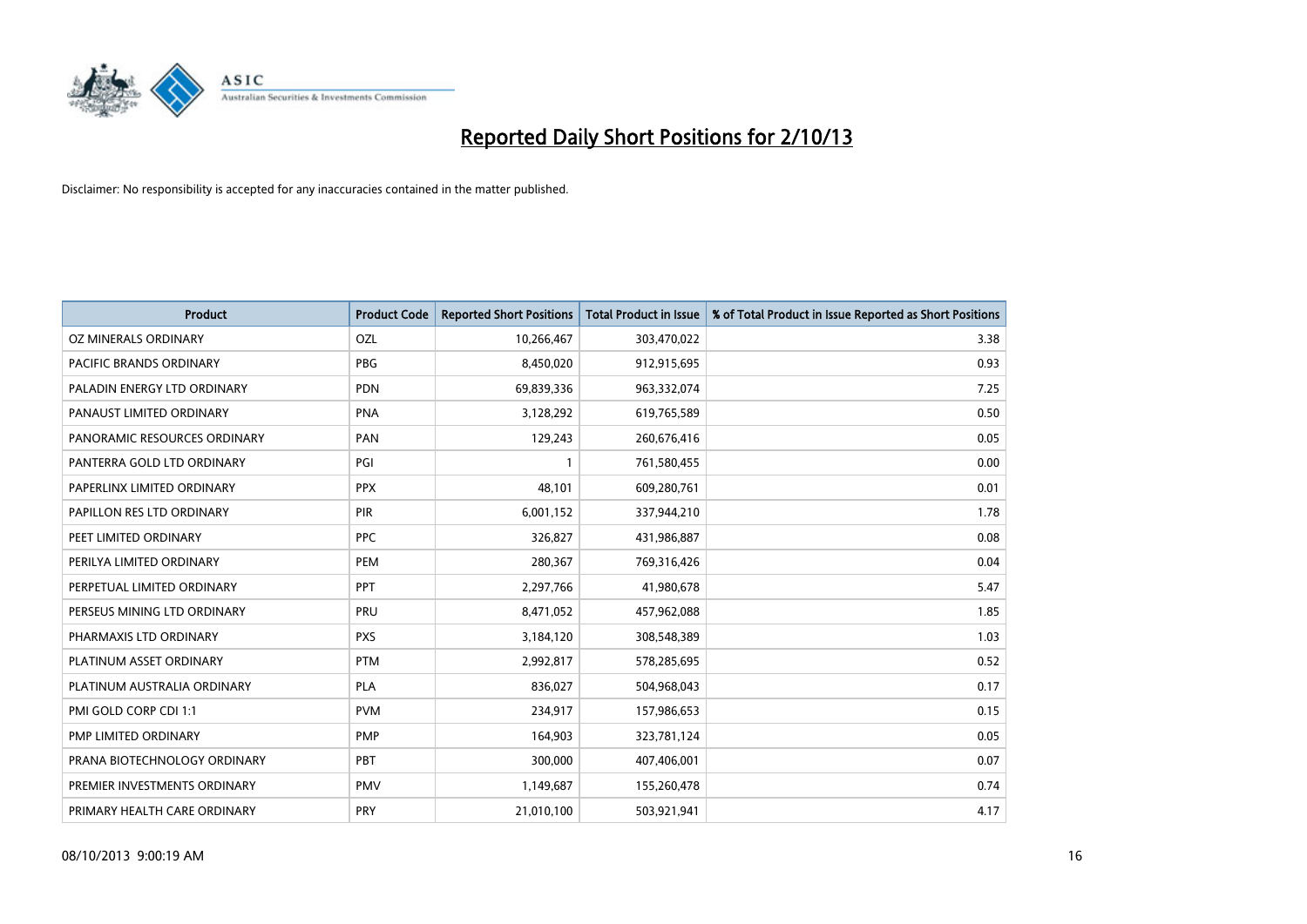

| <b>Product</b>                     | <b>Product Code</b> | <b>Reported Short Positions</b> | <b>Total Product in Issue</b> | % of Total Product in Issue Reported as Short Positions |
|------------------------------------|---------------------|---------------------------------|-------------------------------|---------------------------------------------------------|
| PRIME MEDIA GRP LTD ORDINARY       | <b>PRT</b>          | 40,792                          | 366,330,303                   | 0.01                                                    |
| PROGRAMMED ORDINARY                | <b>PRG</b>          | 178,720                         | 118,229,190                   | 0.15                                                    |
| OANTAS AIRWAYS ORDINARY            | QAN                 | 44,358,650                      | 2,241,745,788                 | 1.98                                                    |
| OBE INSURANCE GROUP ORDINARY       | <b>OBE</b>          | 15,926,196                      | 1,220,868,532                 | 1.30                                                    |
| ORXPHARMA LTD ORDINARY             | <b>QRX</b>          | 218,037                         | 144,785,606                   | 0.15                                                    |
| <b>QUBE HOLDINGS LTD ORDINARY</b>  | <b>QUB</b>          | 14,089,979                      | 928,965,547                   | 1.52                                                    |
| RAMELIUS RESOURCES ORDINARY        | <b>RMS</b>          | 2,140,011                       | 363,029,659                   | 0.59                                                    |
| RAMSAY HEALTH CARE ORDINARY        | <b>RHC</b>          | 1,924,000                       | 202,081,252                   | 0.95                                                    |
| RANGE RESOURCES LTD ORDINARY       | <b>RRS</b>          | 324,458                         | 3,148,485,061                 | 0.01                                                    |
| <b>RCR TOMLINSON ORDINARY</b>      | <b>RCR</b>          | 1,947,294                       | 135,451,265                   | 1.44                                                    |
| <b>REA GROUP ORDINARY</b>          | <b>REA</b>          | 1,039,127                       | 131,714,699                   | 0.79                                                    |
| <b>RED 5 LIMITED ORDINARY</b>      | <b>RED</b>          | 1,244,471                       | 155,788,008                   | 0.80                                                    |
| RED FORK ENERGY ORDINARY           | <b>RFE</b>          | 4,906,324                       | 499,551,719                   | 0.98                                                    |
| REDBANK ENERGY LTD ORDINARY        | <b>AEJ</b>          | 13                              | 786,287                       | 0.00                                                    |
| <b>REED RESOURCES LTD ORDINARY</b> | <b>RDR</b>          | 1,015                           | 522,731,064                   | 0.00                                                    |
| <b>REGIS RESOURCES ORDINARY</b>    | <b>RRL</b>          | 6,467,156                       | 477,963,824                   | 1.35                                                    |
| RESMED INC CDI 10:1                | <b>RMD</b>          | 10,006,333                      | 1,420,542,770                 | 0.70                                                    |
| RESOLUTE MINING ORDINARY           | <b>RSG</b>          | 4,169,256                       | 640,994,224                   | 0.65                                                    |
| RESOURCE EQUIP LTD ORDINARY        | <b>ROL</b>          | 673                             | 249,065,471                   | 0.00                                                    |
| RESOURCE GENERATION ORDINARY       | <b>RES</b>          | 423,301                         | 332,234,604                   | 0.13                                                    |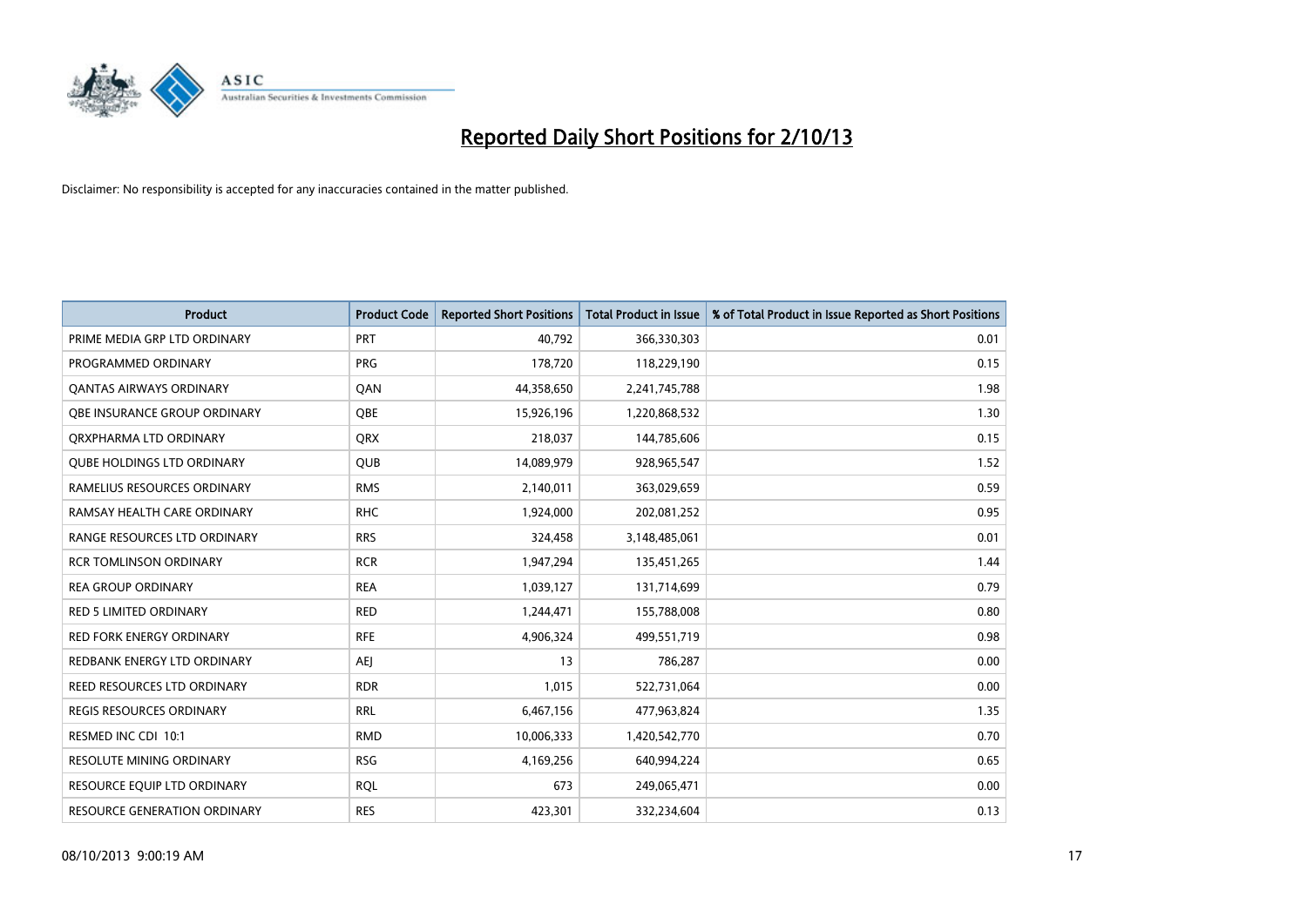

| <b>Product</b>                        | <b>Product Code</b> | <b>Reported Short Positions</b> | <b>Total Product in Issue</b> | % of Total Product in Issue Reported as Short Positions |
|---------------------------------------|---------------------|---------------------------------|-------------------------------|---------------------------------------------------------|
| RETAIL FOOD GROUP ORDINARY            | <b>RFG</b>          | 2,977,052                       | 130,301,190                   | 2.28                                                    |
| REX MINERALS LIMITED ORDINARY         | <b>RXM</b>          | 1,987,466                       | 188,907,284                   | 1.05                                                    |
| RHG LIMITED ORDINARY                  | <b>RHG</b>          | 1,085                           | 308,483,177                   | 0.00                                                    |
| <b>RIALTO ENERGY ORDINARY</b>         | <b>RIA</b>          | 41                              | 1,155,765,100                 | 0.00                                                    |
| RIDLEY CORPORATION ORDINARY           | <b>RIC</b>          | 242,509                         | 307,817,071                   | 0.08                                                    |
| RIO TINTO LIMITED ORDINARY            | <b>RIO</b>          | 5,459,060                       | 435,758,720                   | 1.25                                                    |
| ROBUST RESOURCES ORDINARY             | <b>ROL</b>          | 244                             | 102,830,646                   | 0.00                                                    |
| ROC OIL COMPANY ORDINARY              | <b>ROC</b>          | 1,326,620                       | 683,235,552                   | 0.19                                                    |
| SAI GLOBAL LIMITED ORDINARY           | SAI                 | 6,840,466                       | 210,662,827                   | 3.25                                                    |
| SALMAT LIMITED ORDINARY               | <b>SLM</b>          | 998                             | 159,812,799                   | 0.00                                                    |
| SAMSON OIL & GAS LTD ORDINARY         | SSN                 | 2,082,000                       | 2,547,627,193                 | 0.08                                                    |
| SANDFIRE RESOURCES ORDINARY           | <b>SFR</b>          | 2,967,876                       | 155,640,968                   | 1.91                                                    |
| SANTOS LTD ORDINARY                   | <b>STO</b>          | 6,552,070                       | 970,172,266                   | 0.68                                                    |
| SARACEN MINERAL ORDINARY              | SAR                 | 6,584,503                       | 595,263,186                   | 1.11                                                    |
| SCA PROPERTY GROUP STAPLED SECURITIES | SCP                 | 34,992,406                      | 642,417,140                   | 5.45                                                    |
| SEDGMAN LIMITED ORDINARY              | SDM                 | 375,679                         | 223,224,636                   | 0.17                                                    |
| SEEK LIMITED ORDINARY                 | <b>SEK</b>          | 16,135,091                      | 339,014,316                   | 4.76                                                    |
| SELECT HARVESTS ORDINARY              | <b>SHV</b>          | 193,792                         | 57,462,851                    | 0.34                                                    |
| SENEX ENERGY LIMITED ORDINARY         | <b>SXY</b>          | 6,295,580                       | 1,142,010,350                 | 0.55                                                    |
| SERVICE STREAM ORDINARY               | SSM                 | 100                             | 283,418,867                   | 0.00                                                    |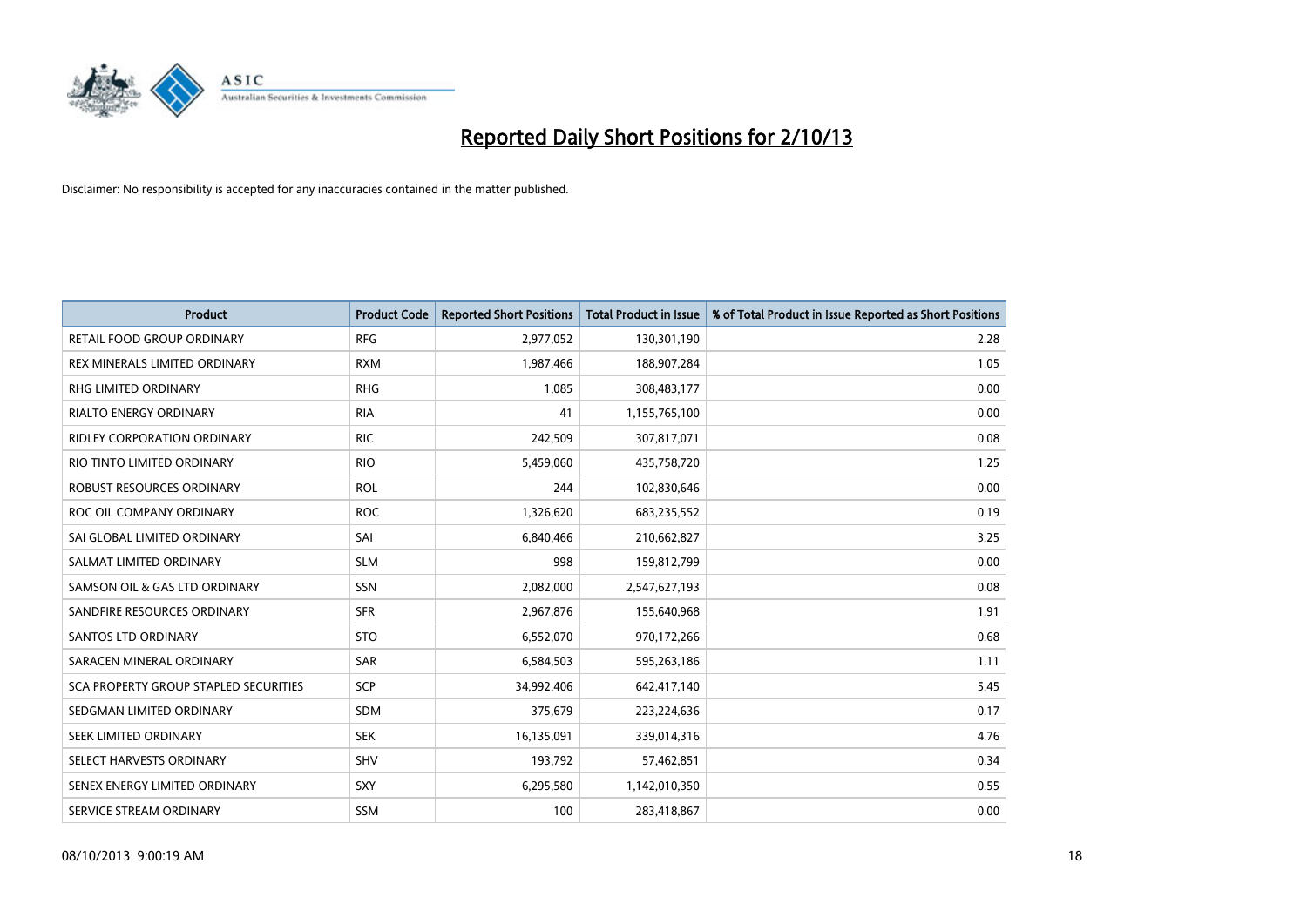

| <b>Product</b>                           | <b>Product Code</b> | <b>Reported Short Positions</b> | <b>Total Product in Issue</b> | % of Total Product in Issue Reported as Short Positions |
|------------------------------------------|---------------------|---------------------------------|-------------------------------|---------------------------------------------------------|
| SEVEN GROUP HOLDINGS ORDINARY            | <b>SVW</b>          | 5,065,883                       | 308,160,281                   | 1.64                                                    |
| SEVEN WEST MEDIA LTD ORDINARY            | <b>SWM</b>          | 5,549,506                       | 999,160,872                   | 0.56                                                    |
| SIGMA PHARMACEUTICAL ORDINARY            | <b>SIP</b>          | 2,353,918                       | 1,126,618,419                 | 0.21                                                    |
| SILEX SYSTEMS ORDINARY                   | <b>SLX</b>          | 2,474,958                       | 170,249,150                   | 1.45                                                    |
| SILVER CHEF LIMITED ORDINARY             | SIV                 | 77,579                          | 29,333,629                    | 0.26                                                    |
| SILVER LAKE RESOURCE ORDINARY            | <b>SLR</b>          | 12,521,853                      | 434,988,914                   | 2.88                                                    |
| SIMS METAL MGMT LTD ORDINARY             | SGM                 | 8,579,351                       | 204,335,628                   | 4.20                                                    |
| SINGAPORE TELECOMM. CHESS DEPOSITARY INT | SGT                 | 1,049,085                       | 169,358,656                   | 0.62                                                    |
| SIRIUS RESOURCES NL ORDINARY             | <b>SIR</b>          | 4,636,551                       | 227,020,167                   | 2.04                                                    |
| SIRTEX MEDICAL ORDINARY                  | <b>SRX</b>          | 321,787                         | 56,108,439                    | 0.57                                                    |
| SKILLED GROUP LTD ORDINARY               | <b>SKE</b>          | 5,321,859                       | 233,533,526                   | 2.28                                                    |
| <b>SKY NETWORK ORDINARY</b>              | <b>SKT</b>          | 769,400                         | 389,139,785                   | 0.20                                                    |
| SKYCITY ENT GRP LTD ORDINARY             | <b>SKC</b>          | 724,811                         | 576,958,340                   | 0.13                                                    |
| <b>SLATER &amp; GORDON ORDINARY</b>      | SGH                 | 364,408                         | 198,846,598                   | 0.18                                                    |
| SMS MANAGEMENT, ORDINARY                 | <b>SMX</b>          | 2,020,019                       | 70,099,763                    | 2.88                                                    |
| SONIC HEALTHCARE ORDINARY                | <b>SHL</b>          | 5,164,316                       | 400,295,556                   | 1.29                                                    |
| SOUL PATTINSON (W.H) ORDINARY            | SOL                 | 99,490                          | 239,395,320                   | 0.04                                                    |
| SP AUSNET STAPLED SECURITIES             | SPN                 | 27,507,131                      | 3,376,325,523                 | 0.81                                                    |
| SPARK INFRASTRUCTURE STAPLED NOTE & UNIT | SKI                 | 44,278,070                      | 1,326,734,264                 | 3.34                                                    |
| SPDR 200 FUND ETF UNITS                  | <b>STW</b>          | 84,167                          | 44,278,688                    | 0.19                                                    |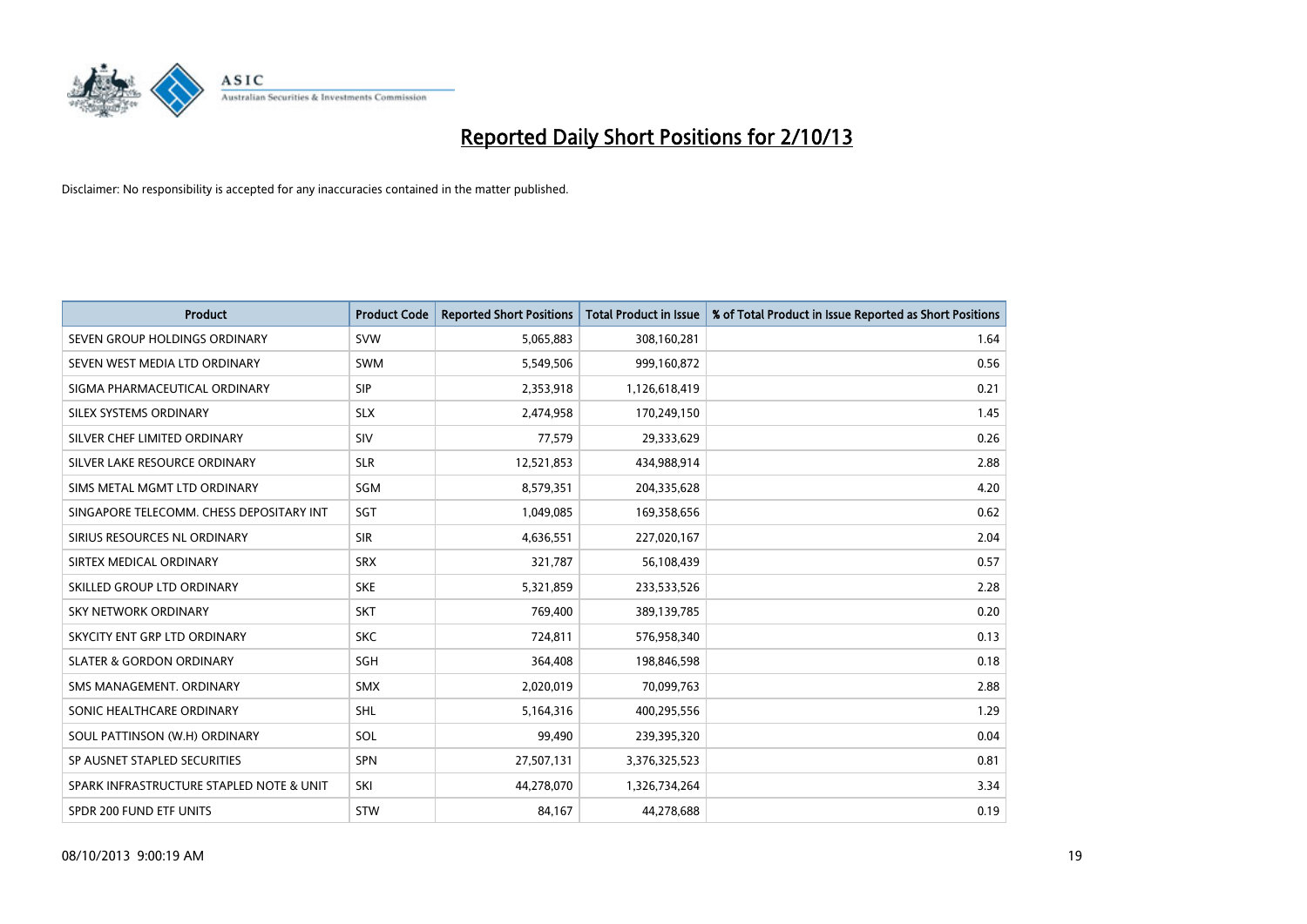

| <b>Product</b>                   | <b>Product Code</b> | <b>Reported Short Positions</b> | <b>Total Product in Issue</b> | % of Total Product in Issue Reported as Short Positions |
|----------------------------------|---------------------|---------------------------------|-------------------------------|---------------------------------------------------------|
| SPECIALTY FASHION ORDINARY       | <b>SFH</b>          | 60,706                          | 192,236,121                   | 0.03                                                    |
| ST BARBARA LIMITED ORDINARY      | <b>SBM</b>          | 8,396,467                       | 488,074,077                   | 1.72                                                    |
| STARPHARMA HOLDINGS ORDINARY     | SPL                 | 16,581,888                      | 283,964,948                   | 5.84                                                    |
| STEADFAST GROUP LTD ORDINARY     | <b>SDF</b>          | 186,661                         | 500,873,408                   | 0.04                                                    |
| STHN CROSS MEDIA ORDINARY        | SXL                 | 8,520,064                       | 705,099,800                   | 1.21                                                    |
| STOCKLAND UNITS/ORD STAPLED      | SGP                 | 11,892,745                      | 2,305,750,747                 | 0.52                                                    |
| STRAITS RES LTD. ORDINARY        | <b>SRQ</b>          | 31,522                          | 1,164,150,159                 | 0.00                                                    |
| STRIKE ENERGY LTD ORDINARY       | <b>STX</b>          | 100,000                         | 706,519,664                   | 0.01                                                    |
| STW COMMUNICATIONS ORDINARY      | SGN                 | 3,574,127                       | 403,828,512                   | 0.89                                                    |
| SUNCORP GROUP LTD ORDINARY       | <b>SUN</b>          | 4,266,658                       | 1,286,600,980                 | 0.33                                                    |
| SUNDANCE ENERGY ORDINARY         | <b>SEA</b>          | 245,739                         | 462,611,982                   | 0.05                                                    |
| SUNDANCE RESOURCES ORDINARY      | <b>SDL</b>          | 49,193,416                      | 3,072,110,985                 | 1.60                                                    |
| SUNLAND GROUP LTD ORDINARY       | <b>SDG</b>          | 30,216                          | 181,710,087                   | 0.02                                                    |
| SUPER RET REP LTD ORDINARY       | SUL                 | 1,368,835                       | 196,731,620                   | 0.70                                                    |
| SWICK MINING ORDINARY            | <b>SWK</b>          | 1,000,000                       | 216,690,473                   | 0.46                                                    |
| SYD AIRPORT STAPLED US PROHIBIT. | <b>SYD</b>          | 23,412,725                      | 2,194,322,759                 | 1.07                                                    |
| SYRAH RESOURCES ORDINARY         | <b>SYR</b>          | 2,519,929                       | 148,242,623                   | 1.70                                                    |
| TABCORP HOLDINGS LTD ORDINARY    | <b>TAH</b>          | 19,103,884                      | 754,274,706                   | 2.53                                                    |
| TANAMI GOLD NL ORDINARY          | <b>TAM</b>          | 178,918                         | 587,548,523                   | 0.03                                                    |
| TAP OIL LIMITED ORDINARY         | <b>TAP</b>          | 127,624                         | 241,608,606                   | 0.05                                                    |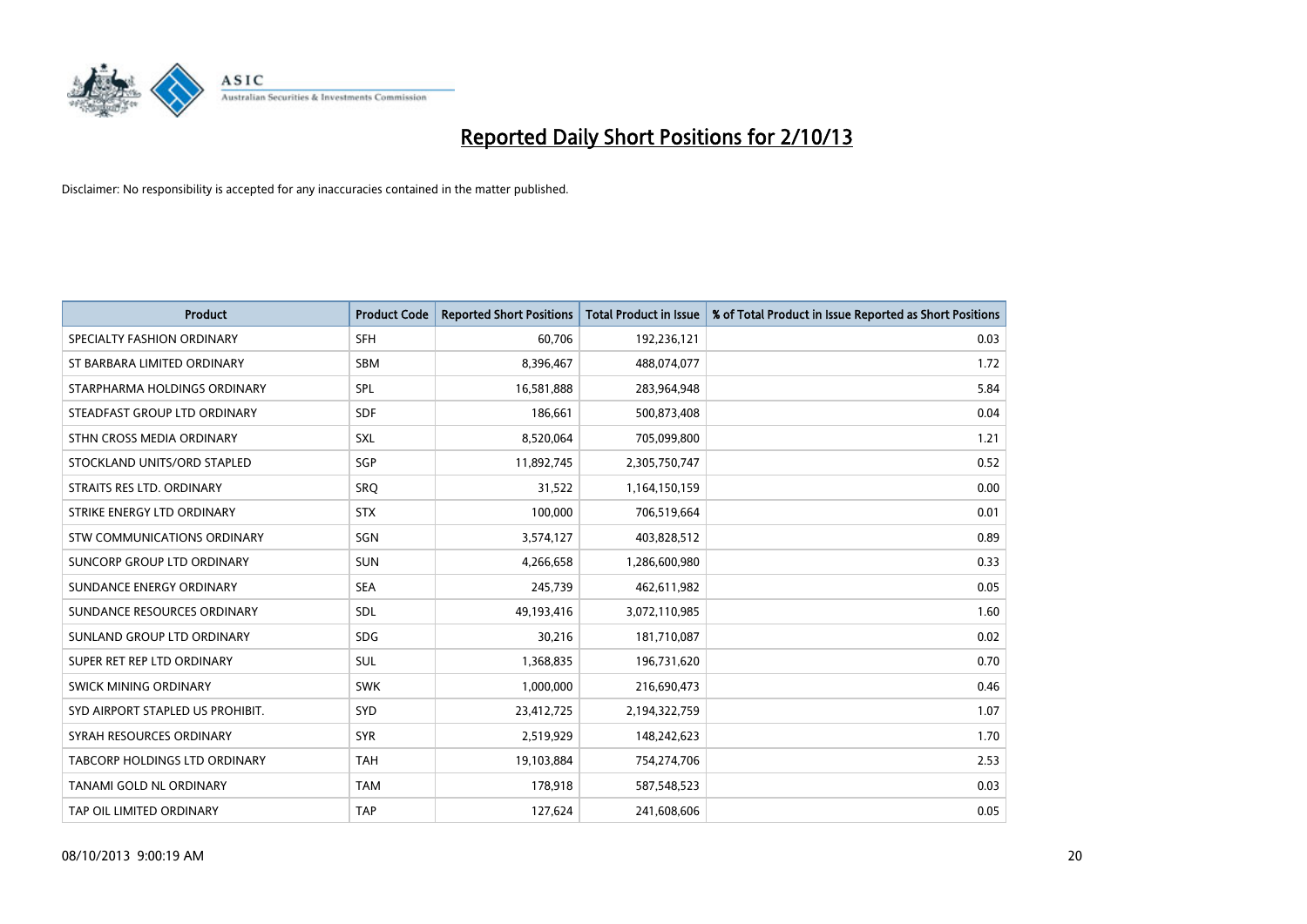

| <b>Product</b>                       | <b>Product Code</b> | <b>Reported Short Positions</b> | <b>Total Product in Issue</b> | % of Total Product in Issue Reported as Short Positions |
|--------------------------------------|---------------------|---------------------------------|-------------------------------|---------------------------------------------------------|
| TASSAL GROUP LIMITED ORDINARY        | <b>TGR</b>          | 326,054                         | 146,507,029                   | 0.22                                                    |
| TATTS GROUP LTD ORDINARY             | <b>TTS</b>          | 11,759,593                      | 1,402,714,027                 | 0.84                                                    |
| <b>TELECOM CORPORATION ORDINARY</b>  | <b>TEL</b>          | 9,011,450                       | 1,817,238,564                 | 0.50                                                    |
| TELSTRA CORPORATION. ORDINARY        | <b>TLS</b>          | 15,298,275                      | 12,443,074,357                | 0.12                                                    |
| TEN NETWORK HOLDINGS ORDINARY        | <b>TEN</b>          | 120,343,549                     | 2,586,970,845                 | 4.65                                                    |
| TERANGA GOLD CORP CDI 1:1            | <b>TGZ</b>          | 838,781                         | 174,196,016                   | 0.48                                                    |
| TFS CORPORATION LTD ORDINARY         | <b>TFC</b>          | 99,300                          | 279,621,829                   | 0.04                                                    |
| THE REJECT SHOP ORDINARY             | <b>TRS</b>          | 1,830,616                       | 28,826,248                    | 6.35                                                    |
| THORN GROUP LIMITED ORDINARY         | <b>TGA</b>          | 59,888                          | 148,897,155                   | 0.04                                                    |
| <b>TIGER RESOURCES ORDINARY</b>      | <b>TGS</b>          | 2,256,033                       | 674,770,269                   | 0.33                                                    |
| TITAN ENERGY SERVICE ORDINARY        | <b>TTN</b>          | 3,637                           | 48,434,770                    | 0.01                                                    |
| TOLL HOLDINGS LTD ORDINARY           | <b>TOL</b>          | 25,540,026                      | 717,133,875                   | 3.56                                                    |
| TORO ENERGY LIMITED ORDINARY         | <b>TOE</b>          | 7,323                           | 1,041,936,676                 | 0.00                                                    |
| TOX FREE SOLUTIONS ORDINARY          | <b>TOX</b>          | 1,237,127                       | 132,519,859                   | 0.93                                                    |
| TPG TELECOM LIMITED ORDINARY         | <b>TPM</b>          | 2,306,677                       | 793,808,141                   | 0.29                                                    |
| TRADE ME GROUP ORDINARY              | <b>TME</b>          | 360,793                         | 396,032,974                   | 0.09                                                    |
| TRANSFIELD SERVICES ORDINARY         | <b>TSE</b>          | 49,375,225                      | 512,457,716                   | 9.63                                                    |
| TRANSPACIFIC INDUST. ORDINARY        | <b>TPI</b>          | 17,157,395                      | 1,578,563,490                 | 1.09                                                    |
| TRANSURBAN GROUP TRIPLE STAPLED SEC. | <b>TCL</b>          | 5,052,953                       | 1,485,500,376                 | 0.34                                                    |
| TREASURY GROUP ORDINARY              | <b>TRG</b>          | 25,674                          | 23,070,755                    | 0.11                                                    |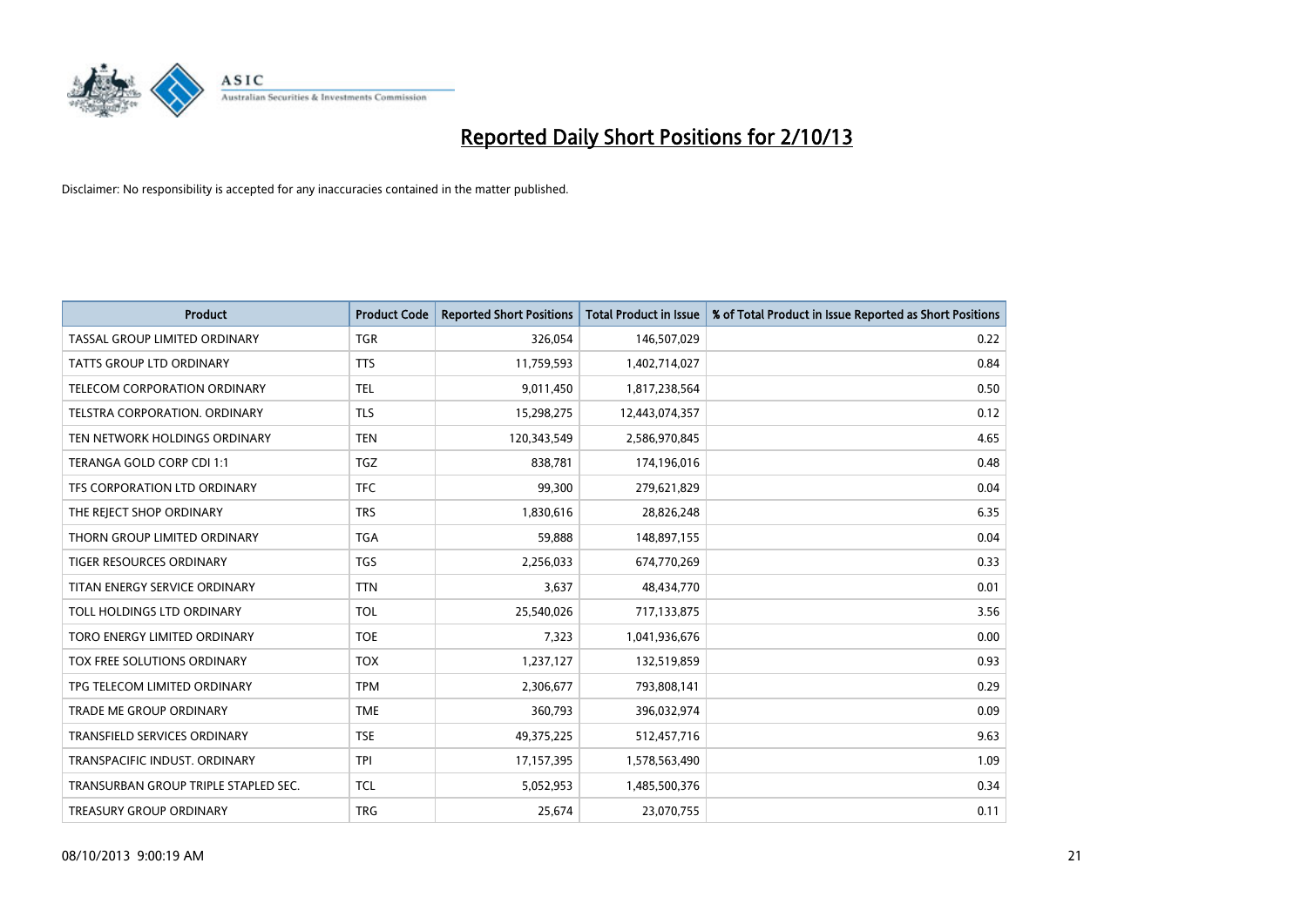

| <b>Product</b>                         | <b>Product Code</b> | <b>Reported Short Positions</b> | <b>Total Product in Issue</b> | % of Total Product in Issue Reported as Short Positions |
|----------------------------------------|---------------------|---------------------------------|-------------------------------|---------------------------------------------------------|
| TREASURY WINE ESTATE ORDINARY          | <b>TWE</b>          | 21,814,690                      | 647,227,144                   | 3.37                                                    |
| TROY RESOURCES LTD ORDINARY            | <b>TRY</b>          | 1,081,339                       | 167,730,292                   | 0.64                                                    |
| TWENTY-FIRST FOX INC A NON-VOTING CDI  | <b>FOXLV</b>        | 1,298,049                       | 24,528,347                    | 5.29                                                    |
| TWENTY-FIRST FOX INC B VOTING CDI      | <b>FOX</b>          | 472,544                         | 208,230,321                   | 0.23                                                    |
| <b>UGL LIMITED ORDINARY</b>            | UGL                 | 20,931,389                      | 166,511,240                   | 12.57                                                   |
| UNILIFE CORPORATION CDI 6:1            | <b>UNS</b>          | 7,954                           | 275,763,432                   | 0.00                                                    |
| UXC LIMITED ORDINARY                   | <b>UXC</b>          | 83.000                          | 308,906,770                   | 0.03                                                    |
| <b>VILLAGE ROADSHOW LTD ORDINARY</b>   | <b>VRL</b>          | 388,590                         | 159,486,203                   | 0.24                                                    |
| <b>VIRGIN AUS HLDG LTD ORDINARY</b>    | <b>VAH</b>          | 150,705,492                     | 2,589,840,317                 | 5.82                                                    |
| <b>VIRTUS HEALTH LTD ORDINARY</b>      | <b>VRT</b>          | 106,613                         | 79,536,601                    | 0.13                                                    |
| <b>VISION EYE INSTITUTE ORDINARY</b>   | <b>VEI</b>          | 207,685                         | 160,284,112                   | 0.13                                                    |
| WEBJET LIMITED ORDINARY                | <b>WEB</b>          | 2,372,147                       | 79,397,959                    | 2.99                                                    |
| <b>WESFARMERS LIMITED ORDINARY</b>     | <b>WES</b>          | 26,202,983                      | 1,006,683,257                 | 2.60                                                    |
| WESFARMERS LIMITED PARTIALLY PROTECTED | <b>WESN</b>         | 174,963                         | 150,510,341                   | 0.12                                                    |
| WESTERN AREAS LTD ORDINARY             | <b>WSA</b>          | 21,076,524                      | 196,862,806                   | 10.71                                                   |
| WESTERN DESERT RES. ORDINARY           | <b>WDR</b>          | 3,679,912                       | 409,487,231                   | 0.90                                                    |
| WESTFIELD GROUP ORD/UNIT STAPLED SEC   | <b>WDC</b>          | 10,240,594                      | 2,168,299,076                 | 0.47                                                    |
| WESTFIELD RETAIL TST UNIT STAPLED      | <b>WRT</b>          | 11,789,103                      | 2,995,945,800                 | 0.39                                                    |
| <b>WESTPAC BANKING CORP ORDINARY</b>   | <b>WBC</b>          | 25,965,977                      | 3,109,048,309                 | 0.84                                                    |
| WHITE ENERGY COMPANY ORDINARY          | <b>WEC</b>          | 32,414                          | 322,974,494                   | 0.01                                                    |